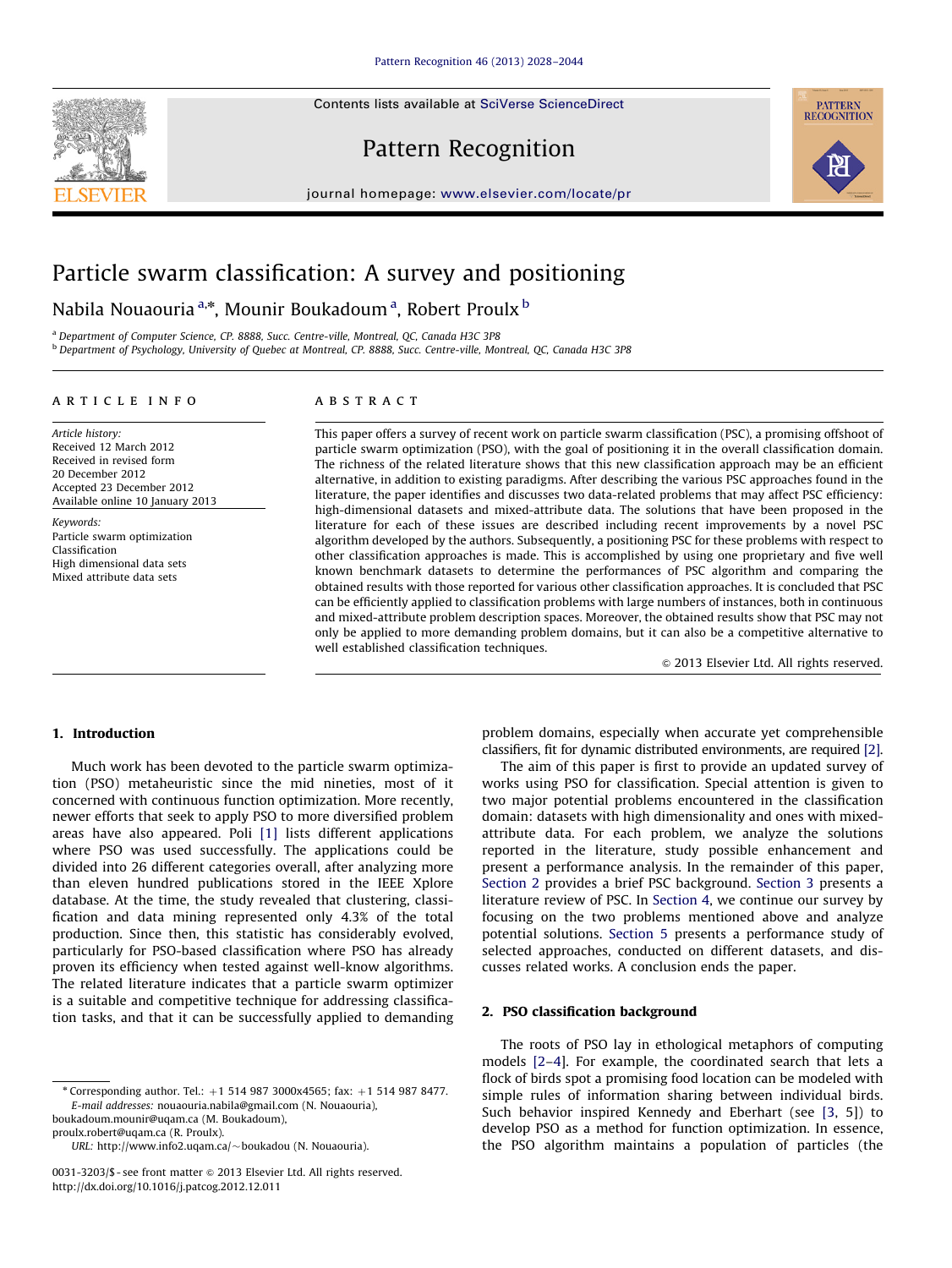swarm), where each particle is defined by its location in a multidimensional search space (the problem space) and represents a potential solution to the optimization problem at hand. The particles start at random locations and move about the search space to look for the minimum (or maximum) of a given objective function. In the bird analogy, this function could be the quality or quantity of food at each place, and the particle swarm would search then for the place with the best or most abundant food supply. The movements of a particle depend only on its velocity and the memory of past locations where good solutions have already been found by the particle or its neighbors in the swarm. This is again in analogy to bird flocking where each individual makes decisions based on cognitive aspects (i.e., good solutions found by the particle itself) and social pressure (i.e., good solutions found by other particles). It should be noted that, unlike many deterministic methods [\[84\]](#page-16-0) for continuous function optimization, PSO uses no gradient information in its search for solutions (As a result, there is no continuous error function requirement to compute a derivative).

Thus, in a PSO system, each particle represents a candidate solution to the optimization problem at hand and, typically, the particle's position is influenced by the best position visited by itself (its own experience) and the best position found by any particle in its neighborhood (the group experience). When the neighborhood is the entire swarm, the best neighborhood position is called the global best, and the resulting algorithm is referred to as gbest PSO; when smaller (local) neighborhoods are used, the algorithm is generally referred to as lbest PSO. The performance of each particle (i.e., how close the particle is to the global optimum) is measured by a fitness function whose form depends on the optimization problem.

More formally, a PSO algorithm is based on a swarm of M individuals or particles, each evolving in N-dimensional space with its coordinates representing a potential solution to a problem with N attributes. Its genotype consists of 2N parameters, the first half representing the coordinates of the particle in the problem space, and the second half the corresponding velocity components. From the evolutionary point of view, a particle moves with an adaptable velocity within the search space and retains in memory the best position it ever reached. The parameters of a particle i change from one iteration to the next as follows: Its velocity  $v_i(t+1)$  at time  $t+1$  is the linear combination of its value  $v_i(t)$  at time t, the difference  $\mathbf{b}_i(t) - \mathbf{x}_i(t)$  between the position of the best solution found by the particle up to time t and its current position, and the difference  $\mathbf{b}_{g}(t)-\mathbf{x}_{i}(t)$  between the best position ever found by the total population and the particle's current position. We have thus:

$$
\mathbf{v}_i(t+1) = w \times \mathbf{v}_i(t) + c_1 \times \mathbf{u}(0,1) \otimes (\mathbf{b}_i(t) - \mathbf{x}_i(t)) \n+ c_2 \times \mathbf{u}(0,1) \otimes (\mathbf{b}_g(t) - \mathbf{x}_i(t))
$$
\n(1)

where bold characters denote vectors and  $\otimes$  denote point-wise vector multiplication,  $u(0,1)$  is a function that returns a vector whose positions are randomly generated by a uniform distribution in [0,1],  $c_1$  is the cognitive parameter,  $c_2$  is the social parameter, and w is an inertia factor controlling the momentum of the particle by weighting the contributions of its previous velocity values [\[83\].](#page-16-0) The velocity values are normally within a range  $[v_{\min}, v_{\max}]$ .

An improvement to the original PSO algorithm varies the value of w during execution: Starting from a maximum  $w_{\text{max}}$ , it is linearly decremented toward a minimum  $w_{\text{min}}$  as the number of iterations increases:

$$
w(t) = w_{\text{max}} - (w_{\text{max}} - w_{\text{min}}) \times t / T_{\text{max}}
$$
 (2)

In the previous equation, t and  $T_{\text{max}}$  denote the current iteration and the maximum allowed number of iterations, respectively.

The position of each particle at the next step is computed by summing its current position and its velocity (assuming a unit time step):

$$
\mathbf{x}_i(t+1) = \mathbf{x}_i(t) + \mathbf{v}_i(t+1) \tag{3}
$$

Eqs. (1)–(3) are repeated for up to  $T_{\text{max}}$  iterations, or until some predefined stopping criterion is verified. A typical convergence criterion is the achievement of a minimal error with respect to the optimal solution.

As with other stigmergic collaboration algorithms, adequate parameter tuning is important for efficient PSO performance and much work has been done to select a combination of values that work well in a wide range of problems. For instance, Clerc in [\[45\]](#page-15-0) gave some general directives to choose the good combination. He proposed to use the following:

- $\bullet$  Swarm size *M* in [\[20](#page-14-0)[,40\]](#page-15-0), with a preference for 20 particles.
- Cognitive parameter  $c_1$  in  $]0,1[$ , with a preference for 0.7.
- Social parameter  $c_2$   $\sim$  1.5 with a preference for 1.43.
- Maximal velocity component  $v_{\text{max}} \sim (x_{\text{max}} x_{\text{min}})/2$ , where  $x_{\text{max}}$ and  $x_{\min}$  are, respectively, the maximum and minimum values taken by a dimension in the search space.  $v_{\text{max}}$  is used only if  $c_1$  > 1 and could be different for each dimension.

In [\[83\]](#page-16-0), Engelbrecht explained that the choice of inertia factor in the case of linear variation<sup>1</sup> as depicted by Eq. (2), could take  $w_{\text{max}}$ =0.9 and  $w_{\text{min}}$ =0.4 as initial and final values.

 $T_{\text{max}}$  the number of iterations is generally chosen as 1000 iterations.

Notice that different parameter values lead to better or worse outcomes depending on the problem at hand; the best way to tuning is to make a sensitivity analysis in the context of the problem description.

The PSO algorithm in gbest style can be summarized with the following pseudo-code:

### Standard gbest PSO algorithm

- (1) begin
- (2) for each particle i
- (3) initialize position and velocity
- (4) end-for
- (5) while (not maximum number of iterations)
- (6) for each particle i
	-
- (7) determine fitness value  $\psi_i$ <br>(8) if  $\psi_i$  is better than current if  $\psi_i$  is better than current local best fitness
- (9) then local best fitness =  $\psi_i$ , local best = current particle position
- (10) if  $\psi_i$  is better than current global best fitness
- (11) then global best fitness =  $\psi_i$  and global

 $best = current$  particle position

- (12) End-for
- (13) for each particle i
- (14) calculate particle velocity based on Eq. (1)
- (15) update particle position based on Eq. (3)
- (16) End-for
- (17) update the inertia factor based on Eq. (2)
- (18) end-while
- (19) end

The classification problem relates to finding a plausible C-partition of an input space into classes, given a C-partition of

 $1$  The choice of inertia factor in the static case must be in conjunction with the selection of the values for  $c_1$  and  $c_2$ . Engelbrecht [\[83\]](#page-16-0) reported a value of:  $w>(c_1+c_2)/2-1.$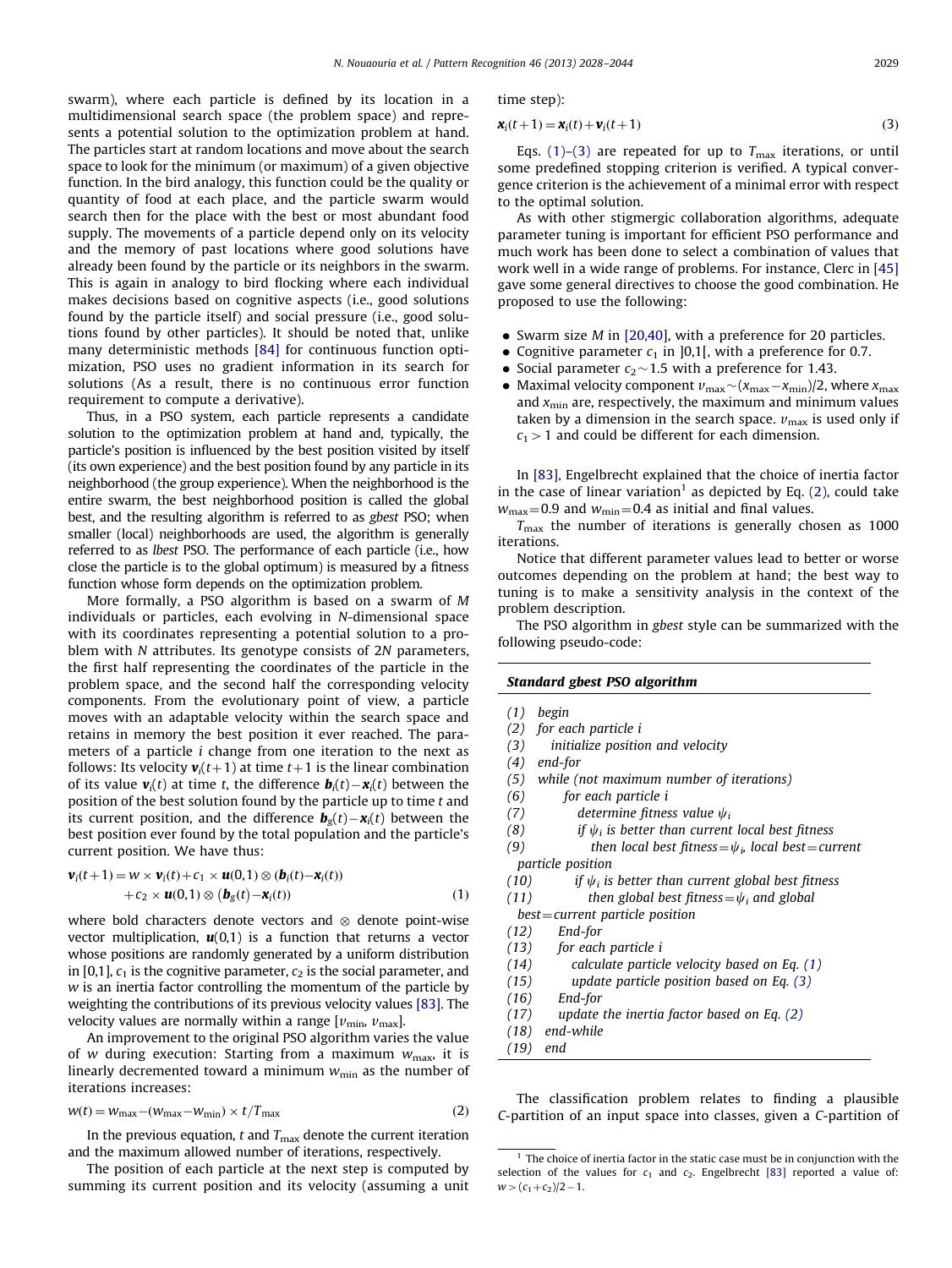<span id="page-2-0"></span>a set of training examples. As PSO is primarily an optimization tool, the problem of retrieving the C classes must be expressed in terms of retrieving C optimal particle positions corresponding to the C class centroids. To do so, the PSO algorithm performs a traversal of the search space while using a distance semantic to test the fitness of particle positions with respect to the goal. At the end, the particles with minimum fitness will define the sought centroids.

The typical PSO approach<sup>2</sup> to classification is a variation of basic PSO and follows the steps described in [\[2,6\].](#page-14-0) It can be summarized as follows: Given a database of C classes with N attributes, find C optimal real-valued coordinates in N-dimensional space, each one representing a class centroid. The idea is to start with a swarm of M particles whose coordinates are different tentative solution to the problem, and iteratively refine the positions during a training stage to find the best centroid to represent each class. During a subsequent validation stage, the found centroids are evaluated with respect to class instances in a test set to establish the recognition accuracy (or, equivalently, the percentage of classification errors). Next is a formal description of the previous steps:

Given a swarm of M particles and C class centroids to find, the ith individual in the swarm at time  $t$  is encoded by the tuple:

$$
\left(\mathbf{x}^{1}_{i},\ldots,\mathbf{x}^{C}_{i},\mathbf{v}^{1}_{i},\ldots,\mathbf{v}^{C}_{i}\right)_{t}
$$
\n
$$
\tag{4}
$$

where  $\textbf{\textit{x}}_{i}^{j}$  is the coordinate vector of the jth centroid as given by the current position of the ith particle in N-dimensional search space:

$$
\mathbf{x}^j{}_i = \{x^j{}_{i1}, \dots, x^j{}_{iN}\}\tag{5}
$$

Similarly, the current velocity vector of particle i with respect to the jth centroid is also made of N components:

$$
\mathbf{v}^j{}_i = \{v^j{}_{i1}, \dots, v^j{}_{iN}\}\tag{6}
$$

Thus, any individual in the swarm population is represented by a real-valued vector of 2CN dimensions given by Eq. (4), and each of its first C vector components defines one class centroid as found by the particle (Eq. (4)).

The fitness at time  $t$  of the *i*th individual in the swarm with respect to the centroid of a class  $c$  is defined as the average Euclidian distance given by:

$$
\psi_i^c(t) = \frac{1}{D_{\text{Train}}} \sum_{k=1}^{D_{\text{Train}}} d(\mathbf{y}_k^c, \mathbf{x}_i^c(t))
$$
\n(7)

where  $y_k^c$  is the kth exemplar of class  $c$  in a training set of size  $D_{\text{Train}}$  and  $\boldsymbol{x}_i^c(t)$  is the current position of the centroid of class  $c$  as determined by the ith particle<sup>3</sup>, both vectors being N-dimensional.

When computing the distance, each component in the N-dimensional space is divided by its maximal range, and the sum of distance components is divided by N. With this choice, any distance will be in the interval [0.0, 1.0] and so will the fitness function.

Given the fitness function defined by Eq. (7), finding the class centroids is a typical minimization problem. During the training stage, the smaller this fitness is, the more representative the centroid pointed to by the corresponding component in the particle's position is. At each iteration, the best centroid for each class is taken as the one pointed to by the particle with the lowest fitness function value for that class. The process is repeated and

the centroid positions updated until the end of the training stage. Then, the best found values for the C centroids are kept to be used for recall.

Finally, the performance of a run is computed as the percentage exemplars of each class in the testing set which are incorrectly classified by the best individual achieved in the run (in terms of fitness). Notice that the decision procedure is based on an error tolerance threshold cognitively associated to the field. The threshold is the value under which the computed fitness is considered to be satisfactory for recognition. Thus, it is the amount of error accepted in the recognition stage.

## 3. PSC in the literature

The classification algorithm described in the previous section is found in most works dealing with plain PSO classification<sup>4</sup>. There exist also works that combine PSO with other approaches, mainly neural networks. A chronological survey of recent works in each category follows:

### 3.1. Classification with plain PSO

In [\[7\]](#page-14-0), PSO is extended with sequential niching methods to handle multiple minima. It combines feature-based object classification with efficient search mechanisms to visually recognize objects in an image. Each particle in the swarm is a self-contained classifier that ''flies'' through the solution space seeking the most ''object-like'' regions. The classifier swarm simultaneously finds objects in the scene, determines their size, and optimizes the classifier parameters. The approach is described as an efficient and effective search mechanism. It is also shown to be very fast and can robustly detect multiple objects in the scene.

In [\[8\],](#page-14-0) the authors describe a self-organizing particle swarm algorithm, SOSwarm, which uses unsupervised learning. The input vectors are projected onto a lower dimensional map space, thereby producing a visual representation of the input data similar to that of the SOM (self-organizing map) artificial neural network. The particles in the map react to the input data by modifying their velocities according to the standard PSO update function, and thus organize themselves spatially within fixed neighborhoods in response to the input training vectors. SOSwarm was successfully applied to four benchmark classification problems from the UCI Machine Learning repository, namely the Wisconsin breast cancer, Pima Indians diabetes, New Thyroid and Glass, with the algorithm outperforming or equaling the best reported results on all four of the problems analyzed.

In [\[6\]](#page-14-0), De Falco et al. evaluate PSO's efficiency for a set of classification tasks. PSO was applied to nine different datasets in the UCI database repository, and the obtained results were compared to those provided by nine classical classification algorithms available within the Waikato Environment for Knowledge Analysis<sup>5</sup> (WEKA) system. The alternative classification methods were as follow: Multilayer Perceptron (MLP) Radial Basis Functions (RBF) networks, KStar, Bagging, MultiBoostAB, Naïve Bayesian Tree (NBTree), Ripple Down Rule (RiDoR) and Voting Feature Interval (VFI). The parameter values for each technique were those by default in WEKA. The obtained results were that PSO had the best accuracy for three out of the nine challenged problems. Some relationships between problem size and PSO performance were hypothesized from the experimental results [\[6,9\]](#page-14-0) to the

 $2$  We consider the supervised learning approach. The same model applies to the unsupervised approach; only the decision step is different.

This position is refined during the learning stage (using the training dataset) to become the centroid used during the decision stage (using either a test dataset or new data).

<sup>&</sup>lt;sup>4</sup> Notice that at this stage of analysis, we make no difference between classification, categorization and clustering.

<sup>5</sup> WEKA is a popular suite of machine learning software written in Java, developed at the University of Waikato, New Zealand.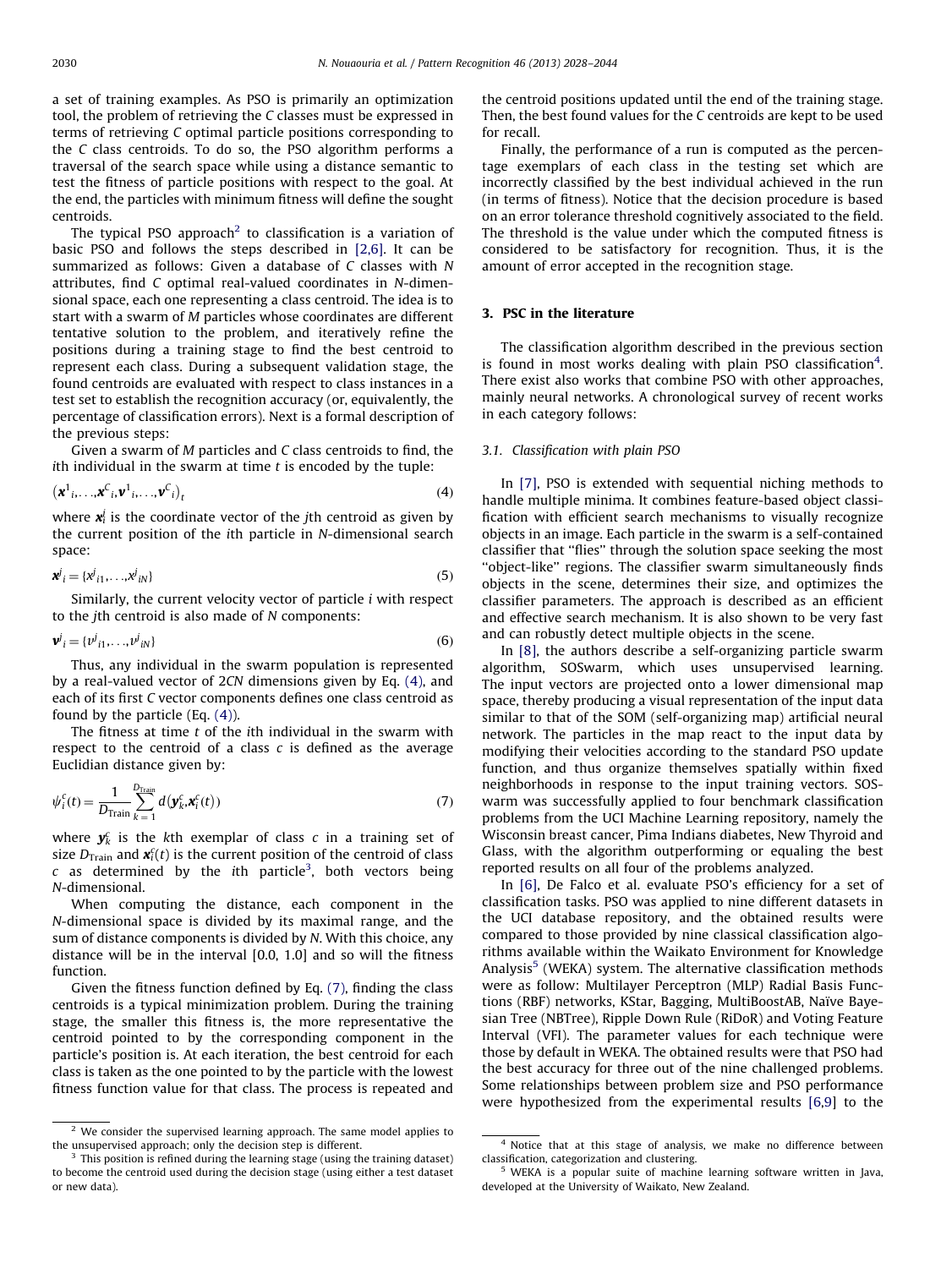effect that two-class problems can be suitably addressed with PSO, but no clear conclusion can be drawn for three or more class problems. In the latter case, the PSO classification accuracy tended to decrease with increasing class number; it also did so with increasing problem size. These limitations were investigated in [\[10\]](#page-14-0) where remedial mechanisms for high-dimensional datasets were proposed.

In [\[11\]](#page-14-0), the authors present preliminary results of two PSObased classification approaches. They propose single and multisurface-based data separation methods for the classification of Breast Cancer Data. In single surface separation, when a particle correctly classifies a training data item, it gets rewarded by increasing its fitness by a specific value; otherwise, when it misclassifies, it gets penalized by decreasing its fitness by a value proportional to its distance from the hyper-plane (i.e., a measure of how far on the wrong side of the surface the point lies at). The fitness values are then used to influence the location updates of the particles, and hence the position and orientation of the separating hyper-plane, in a way to drive the search towards the most optimum results. Multi-surface separation requires each particle to encode d coefficients (corresponding to space dimensions) and two constant terms (each one representing the perpendicular distance of a hyperplane from the origin) for each pair of parallel hyper-planes. The idea is based on generating an optimum set of multiple pairs of parallel separating hyper-planes to correctly classify the data into two predefined classes. For a given test record, the determination of whether the data is classified in one class or another is based on which sides of these pairs of parallel hyper-planes the data lies. Such a test is carried out in successive stages. Both separation methods produce good classification performance, with the method based on multiple separating surfaces achieving 100% classification accuracy on both the training and testing sets.

In [\[12\]](#page-14-0), the authors propose a clustering method that is based on barebones particle swarms (BB). BB is a variant of PSO where parameter tuning is not required and in which the velocity and position update rules are replaced by a procedure that samples values from a normal distribution. The proposed algorithm finds the centroids of a user specified number of clusters, where each cluster groups a set of similar patterns. The application of the proposed clustering algorithm to the problem of unsupervised classification and segmentation of images is investigated and applied to synthetic, MRI (Magnetic Resonance Imaging) and satellite images. The experimental results show that the BB-based clustering algorithm performs very well for all measured criteria when compared to state-of-the-art clustering alternatives.

In [\[13–15\]](#page-14-0), the authors developed a new PSO-based algorithm, called AMPSO, which can be used to find prototypes. Each particle in the swarm represents a single prototype in the solution space; the swarm evolves using modified PSO equations with both particle competition and cooperation. The experimentation part included an artificial problem and six common application problems from the UCI repository. When comparing the obtained results to other classifiers (nearest neighbor or k-NN, and linear vector quantization or LVQ), AMPSO produced competitive results in all the problems, particularly those problems where a 1-NN classifier did not perform well. AMPSO significantly outperformed the other algorithms on the Glass Identification dataset, with more than 10% improvement in accuracy on average.

In [\[16\],](#page-14-0) the authors proposed an approach inspired by Quantum Mechanics they called Quantum-behaved particle swarm optimization (QPSO) algorithm. The particle is updated by the combination of the mean of personal best positions among the particles and a contraction-expansion coefficient. The authors apply QPSO to gene expression data clustering which can be reduced to an optimization problem. The proposed clustering algorithm partitions the N patterns of the gene expression dataset into K user-defined categories that minimize the fitness function of Total Within-Cluster Variation. A partition with high performance is thus obtained. The experimental results on four gene expression datasets show that the QPSO-based clustering algorithm was an effective and promising tool for gene–expression data analysis.

The authors in [\[17\]](#page-14-0) applied PSO to inventory classification problems and developed a flexible classification algorithm that can be utilized as a single objective or multi-objective algorithm for different performance measures (such as cost, demand correlation or inventory turnover ratio) optimization. The algorithm can determine the best number of classification groups and classify at the same time. When performing inventory item classification, the algorithm first sorts all items according to their weight scores and then determines cut-off points along the sorting list. Items between two adjacent cut-off points are classified into the same group. To be able to handle different objectives of classification, each property is assigned a weight criterion (relevance to the objective) that is integrated to the search space. Numerical studies were conducted and the classification performance of the PSO algorithm was compared to classification by suppliers, ABC classification scheme, no grouping, and placing all items in a single group approach. The proposed algorithm outperformed the other approaches in almost all examples.

In [\[18\],](#page-14-0) the authors addressed an image analysis problem for video surveillance using a standard PSO approach to perform unsupervised clustering of multi-class images. The overall finding of the paper after studying three separate datasets suggests that clustering using particle swarm optimization leads to better and more consistent results in terms of both cluster characteristics and subsequent recognition when compared to traditional techniques such as k-means (Especially when aiming to minimize a fitness function representing the total intra-cluster variance, as k-means implicitly does, in the case of imbalanced class datasets).

In [\[19\]](#page-14-0), the authors designed a PSO-based clustering algorithm in which four different cluster validity indices (Euclid distancebased PBM index, the kernel function induced measure, Point Symmetry distance-based index and Manifold Distance induced index) are used to indicate the fitness of a particle. By applying the proposed algorithm to a number of artificially-synthesized and UCI data, the performances of different validity indices are compared in terms of clustering accuracy and robustness at length. The accuracy of one of the proposed algorithms for artificial data was 100%. For real data, the algorithms performed differently, with accuracies varying between 96.05% (for the Breast-cancer dataset) and 0.70% (for the Glass dataset).

In [\[20\]](#page-14-0), the authors present a comparative analysis of k-means and PSO-based clustering performances for text datasets. Due to the high dimension of the documents database, dimensionality reduction of the input data was required during a pre-processing stage. Then, PSO clustering is applied to the reduced data using a fitness function that expresses the distance between a document and a cluster centroid. The obtained results were that PSO finds better solutions in comparison to k-means when considering the number of clusters, and the average intra and inter cluster distances. This was due to the ability of PSO to simultaneously evaluate many cluster centroids at any given time, unlike k-means.

In [\[21\]](#page-14-0), the authors used the problem of handwritten Arabic numerals recognition to compare PSO with the Bees Algorithm (BA), Artificial Bees Colony Optimization (ABC), a multilayer perceptron neural network (MLP) and a Hybrid MLP-BA algorithm The comparative study on a variety of handwritten digits showed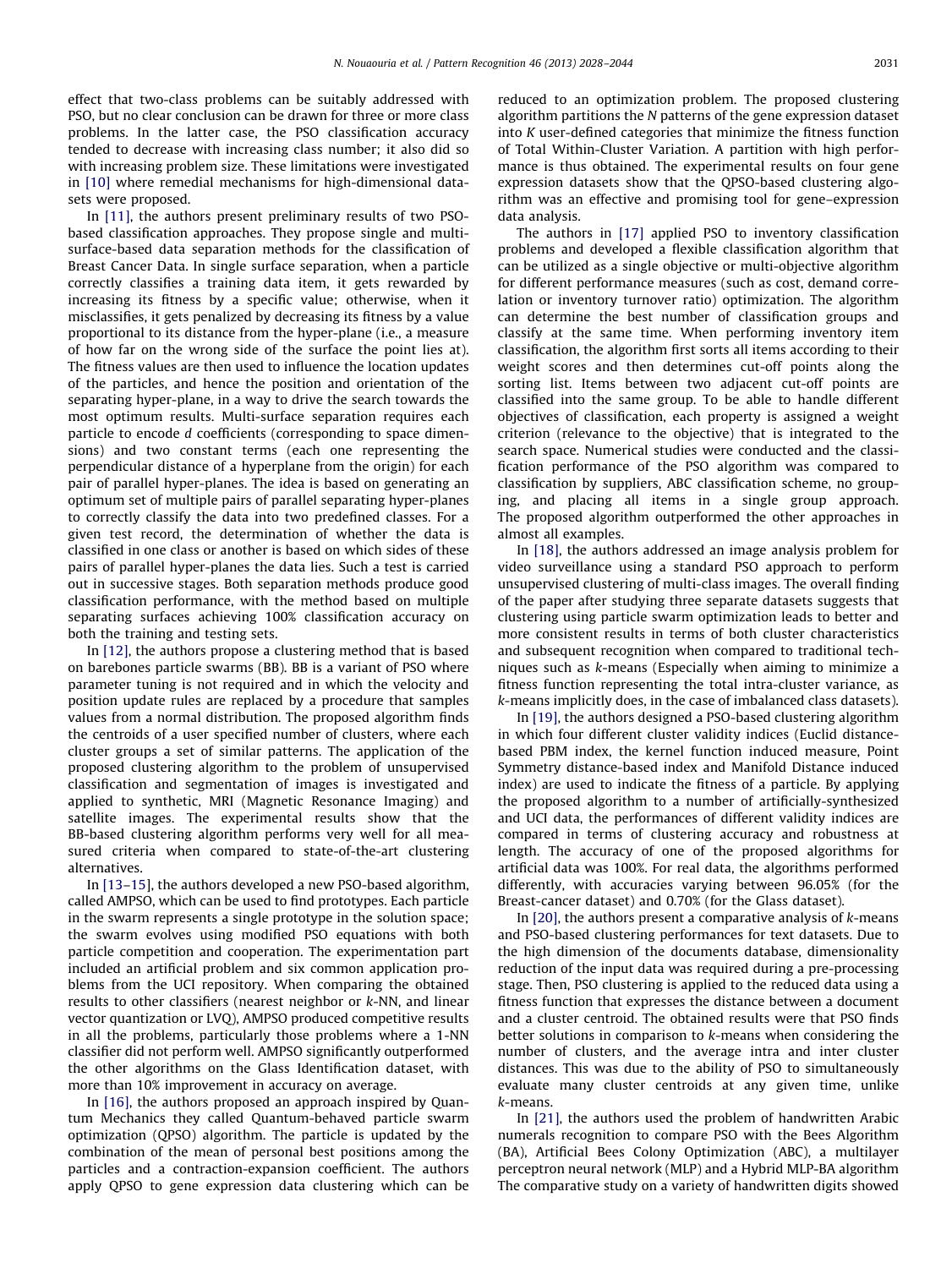the classification performance of PSO to be better than that of ABC and MLP, and worse than that of BA and MLP-BA, with the best results obtained with MLP-BA.

From what precedes, we observe the following:

- The range of application fields of PSO is very large: Text classification, videos and image analysis, inventory classification, etc.
- The classification problem is always formulated as an optimization problem, with various optimization models and fitness functions used. For instance, the fitness function could be a distance semantic, a set of multiple pairs of parallel separating hyper-planes, etc.
- Swarm configuration and behavior is not always classical (e.g., a swarm acting as a SOM).
- For most works<sup>6</sup>, PSO performs better than other approaches when a comparison is made.

### 3.2. Hybrid PSO

In [\[22\],](#page-14-0) the chaotic modeling of PSO is presented with application to image classification. The proposed algorithm is used to update the weights of neurons in Self-Organizing Feature Maps (SOFM) that tackle the underlying image classification problem. The input patterns are fully connected to all neurons via adaptable weights and, during the training process, neighboring input patterns are projected into the SOFM lattice to correspond to adjacent neurons. The performance of this modified particle swarm optimization algorithm for weight updating was found to be better than that of standard PSO when tested on binary image classes from the Corel dataset.

Omran et al. [\[23\]](#page-14-0) proposed a new dynamic clustering approach, DCPSO (Dynamic Clustering PSO), which was applied to unsupervised image classification. DCPSO automatically determines the ''optimum'' number of clusters – an important feature since knowing the number of clusters in advance is often not easy – and simultaneously clusters the data with minimal user intervention. The algorithm starts by partitioning the data into a relatively large number of clusters to reduce the effects of initial conditions. Using binary particle swarm optimization the ''best'' number of clusters is selected. The centers of the chosen clusters are then refined via the k-means clustering algorithm. DCPSO was applied to natural images (including MRI and satellite images), and compared with other unsupervised clustering techniques. In general, DCPSO successfully found the optimum number of clusters on the tested images.

In [\[24\]](#page-14-0), when training a neural network, authors observed that particles exhibited a potentially dangerous stagnation characteristic. A hybrid PSO with simulated annealing (SA) and chaos search (HPSO) is adopted to solve the problem of particles quickly collapsing. HPSO is used to train a radial basis function (RBF) neural network. The algorithm combined the desirable features of PSO, SA, and chaos while reducing their weaknesses. The application of HPSO to multiple dataset classification problems (Iris, Glass, Wine and New-thyroid) showed its effectiveness and efficiency.

In [\[25\],](#page-14-0) the authors present a classifier based on fuzzy C-means (FCM) which uses a generalized FCM partition of the data optimized by PSO. The procedure consists of two phases. The first one consists of unsupervised clustering and the second one of supervised classification. The membership function parameters and the cluster center locations are optimized by PSO. Since different types of classifiers work best for different types of data, the chosen strategy is to parameterize the classifier and tailor it to individual datasets. The described FCM classifier outperformed well-established methods such as k-nearest neighbor, support vector machine (SVM) and Gaussian mixture classifiers on multiple UCI datasets (Iris, Breast, Glass, Wine, Pima and Ionosphere).

In [\[26\]](#page-15-0), the authors propose a novel PSO-based classification system to improve the generalization performance of a SVM classifier by searching for the best parameter values to tune its discriminant function, and looking upstream for the best subset of features to feed the classifier. The experiments were conducted on ECG data from the Arrhythmia database in the MIT-BIH repository<sup>7</sup> to classify five kinds of abnormal waveforms and normal beats. The obtained results clearly confirmed the superiority of the proposed PSO–SVM classification system. Upon averaging three experiments with a different total number of training beats (250, 500, and 750, respectively), the PSO–SVM classifier had an overall accuracy of 89.72% on 40438 test beats selected from 20 patient records against 85.98%, 83.70%, and 82.34% for the SVM, k-NN, and RBF classifiers, respectively.

In [\[27\],](#page-15-0) the authors propose a hybrid rough k-means and PSO algorithm for image classification. First, rough set theory is used to establish the lower and upper bound for data clustering in the k-means algorithm. Then, PSO is employed to optimize the solutions of the rough k-means algorithm. The combined algorithm was called the Rough k-means PSO algorithm. The experimental results on test images (Tool image, Tom cat image and planet image) showed that the proposed algorithm performs better than using a k-means only and improves the classification in the blurred and vague areas of the images.

In [\[28\],](#page-15-0) the authors propose a novel algorithm to classify mental task signals by using PSO to train recurrent neural networks. The PSO RNN-based classification of EEG signals recorded during mental tasks (such as Complex Problem Solving, Geometric Figure Rotation, Mental Letter Composing, and Visual Counting) was investigated. The results indicated the feasibility of classifying EEG (Electroencephalography) patterns related to mental tasks. The neural network was trained and tested with mental task signals acquired from two subjects. An average classification performance of 89.9% was observed.

In [\[29\]](#page-15-0), the authors present a new approach for the visual localization, detection, and classification of various nonstationary power signals using a variety of windowing techniques. Several non-stationary power signals are processed to extract relevant features for pattern classification. The extracted features were clustered using the fuzzy C-means algorithm, with further refinement of the cluster centers using PSO or a genetic algorithm. The fuzzy C-means algorithm is commonly used for data clustering, but it suffers from the trial-and-error choice of the initial cluster centers and the noise in the original time series. Also, the algorithm can get stuck in local minima. A hybrid fuzzy C-means PSO clustering technique is less sensitive to these problems. This was confirmed by the very high classification accuracy of the proposed algorithm.

In [\[30\],](#page-15-0) the authors propose a novel particle swarm approach to evolve neural networks which aims to simultaneously optimize the architecture and the set of weights. The approach randomly generates multiple neural architectures competing with each other, while fine-tuning their architectural gaps with PSO to optimize the target model. The experiments performed on benchmark datasets from the UCI machine repository (Iris, Wine, Pima and Bupa) showed that the performance of the proposed

<sup>6</sup> Except cases reported in Refs. [\[19,](#page-14-0) [21\].](#page-14-0) <sup>7</sup> Available by following the link: [http://ecg.mit.edu/dbinfo.html.](http://ecg.mit.edu/dbinfo.html)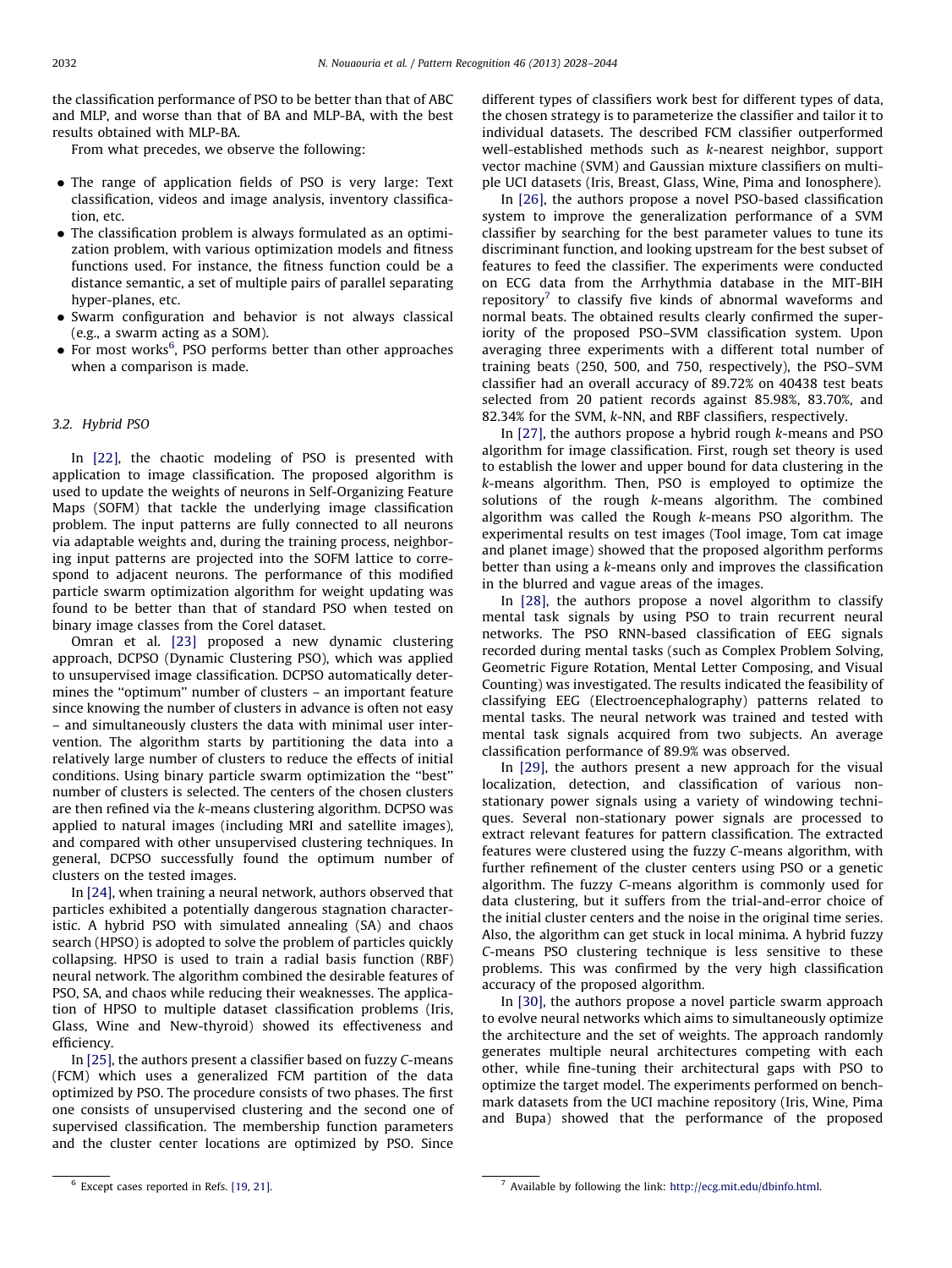<span id="page-5-0"></span>approach had good classification accuracy and good generalization ability.

In [\[31\],](#page-15-0) the author introduces the use of PSO to train near-optimal decision trees. PSO is applied both in a single objective formulation (minimizing misclassification cost) and a multi-objective formulation (trading off misclassification rates across classes). The key results were the overall success of multi-objective PSO when applied to decision tree classification problems thanks to its ability to find a set of decision trees that trade-off the different misclassification error rates, and its tendency to find better single objective solutions than single-objective PSO.

In [\[32\]](#page-15-0), the authors propose a novel method for string pattern recognition using an Evolving Spiking Neural Network (ESNN) with Quantum-inspired particle swarm optimization (QiPSO). The study is based on representing information as binary structures. The mechanism optimizes the ESNN parameters and relevant features by using the wrapper approach $8$  for feature selection. String kernels are used to transform the input data to the desired input format. A kernel enables the classifier algorithm to map the original non-linear separable data into higherdimensional space which is linearly separable. The results on Reuters string datasets show promising string classification as well as satisfactory QiPSO performance in obtaining the best combination of ESNN parameters and in identifying the most relevant features.

In [\[33\]](#page-15-0), the authors describe a hybrid PSO–ACO (Ant Colony Optimization) algorithm to automatically classify well drilling operation stages. The basic motivation for designing the hybrid algorithm was to make PSO more effective at coping with categorical attributes, using the pheromone-based mechanism of ACO. Thanks to this, the PSO/ACO algorithm would create a classification metaheuristic that supports both nominal and continuous attributes. The stages of the drilling operation were learnt by the PSO/ACO algorithm based on a classification elaborated by a Petroleum Engineering expert; then its performance was compared to that of others classification methods: bio-inspired algorithms (artificial immune systems), decision tree learning algorithms and rule induction algorithm. In doing so, although the PSO/ACO algorithm was proposed to deal with both continuous and nominal attributes, without first converting the latter to a binary representation, only continuous attributes were considered in the experiments conducted on a mud-logging dataset. The experiments showed that, in general, the PSO/ACO algorithm is at least comparable to the rule and tree learner algorithms in terms of accuracy.

In [\[34\],](#page-15-0) the authors are interested in selecting a relevant and discriminative combination of genes for cancer classification. A back propagation (BP) neural network is employed to construct a classifier, and PSO is used to select a discriminative combination of genes and optimize the BP classifier accordingly. Besides, sample prior information is encoded into the PSO algorithm for better performance. The proposed approach is validated on the Leukemia dataset. The experimental results showed that the method selects fewer discriminative genes while having comparable performance to the traditional classification approaches (logistic regression, neural networks, C4.5).

In [\[35\],](#page-15-0) the authors present a new classification approach for microcalcification detection in digital mammograms using PSO and Fuzzy C-Means (FCM) clustering. Particle swarm optimization permits the automatic search for cluster centers in the data, using the Social-only model or Cognition-only model. The proposed classification approach is applied to a database of 322 dense mammographic images, originating from the MIAS database. The results showed that the proposed PSO–FCM approach gives better detection performance (88.50%) in comparison to conventional FCM approaches (83.4%).

In [\[36\],](#page-15-0) a new hybrid metaheuristic learning algorithm is introduced to choose the best parameters for the PROAFTN classification method. PROAFTN is a multi-criteria decision analysis (MCDA) method which requires the values of several parameters to be determined prior to classification. These parameters include interval boundaries for the relative weights of each attribute. The proposed learning algorithm, identified as PSOPRO-RVNS because of its integration of PSO and reduced variable neighborhood search (RVNS), is used to automatically determine all PROAFTN parameters. The combination of PSO and RVNS allows to improve the exploration capabilities of PSO by setting some search points to be iteratively re-explored using RVNS. The experimental evaluations showed that PSOPRO-RVNS outperformed six well-known machine learning classifiers (Tree induction J48, Naive Bayes, Support Vector machines, multilayer perceptron, instance-based learning IBk, and rule learning PART) in a variety of problems (Breast CancerWisconsin Original, Transfusion Service Center, Heart Disease, Hepatitis, Haberman's Survival, Iris, LiverDisorders, MammographicMass, Pima Indians-Diabetes, Statlog Australian Credit Approval, Teaching Assistant Evaluation and Wine).

Here also, we observe that:

- The range of application fields of hybrid PSO is very large, with most work done in signal processing.
- An optimization problem is formulated to handle the parameters of another approach. Exceptionally, in [\[24,](#page-14-0)[33\]](#page-15-0) PSO is the object of optimization (by SA and ACO, respectively).
- For most related works, hybrid PSO performs better than other approaches it is compared to.

### 4. Addressed problems in the literature

Throughout our review of the literature on PSO-based classification, two problems were recurrent: the one of high dimensionality, combined or not with the large size of the database, and the problem of how to process mixed-valued data (continuous, discrete or categorical). In the remainder of this section, we analyze these problems by reviewing the approaches encountered in literature (regardless of the classification task), including PSO.

#### 4.1. High dimensionality problem

Classification using high-dimensional features arises frequently. Fan and Fan in [\[38\]](#page-15-0) study the impact of high dimensionality on classification. They point out that the difficulty of high dimensional classification is intrinsically caused by the existence of noise features that do not contribute to reduce the classification error. Classification using all the features can be as poor as random guessing, due to noise accumulation in estimating the population centroids in high-dimensional feature space. They demonstrate that almost all linear discriminants can perform poorly under such circumstances. Thus, it is important to select a subset of important features for high-dimensional classification.

PSC performance can also suffer from this problem. De Falco et al. [\[6\]](#page-14-0) evaluated PSO's effectiveness at classifying data from different databases, amongst them some high-dimensional. They analyzed the total number of data instances  $(D)$ , the number of classes into which it is divided  $(C)$  and the number of parameters composing each instance  $(N)$ , and noted that a relationship might

The wrapper feature selection approach is a variation of best-first search. When the search algorithm reaches a new node of the space, the features subset is fed to the classifier multiple times and the predictive accuracy of the classifier is estimated. The search stops when no better subsets have been found [\[37\].](#page-15-0)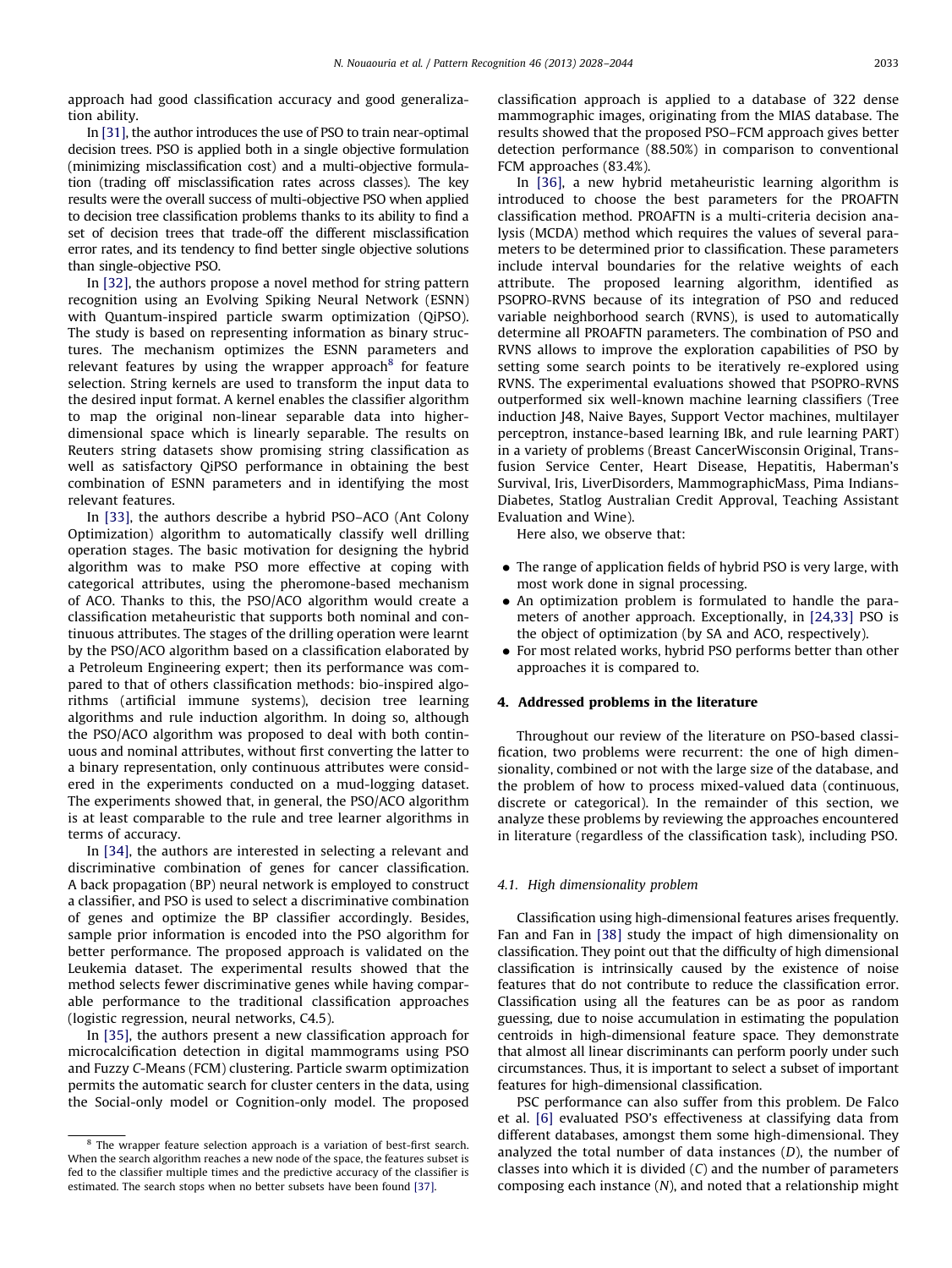exist between PSO performance and the product  $(P = D \times N)$  on one part, and the number of classes C on the other part. Their conclusions were that the PSO classification accuracy tends to decrease with increasing values of C, and also with increasing values of P.

#### 4.1.1. Solutions by search space reduction

Fodor in [\[39\]](#page-15-0) noticed that traditional statistical methods break down for high dimensional problems partly because of the increase in the number of observations, and mostly because of the increase in the number of variables associated with each observation. High-dimensional datasets present many mathematical challenges as well as some opportunities to represent more aspects of the information, and are bound to give rise to new theoretical developments. So he proposed a survey of tools to remedy the high dimensionality problem. Fodor reviewed traditional and then current state-of-the-art dimension reduction methods published in the statistics, signal processing and machine learning literature, amongst them principal component analysis (PCA) and factor analysis (FA) which are the two most widely used linear dimension reduction methods based on second-order statistics. For datasets that are not realizations from Gaussian distributions, higher-order dimension reduction methods, using information not contained in the covariance matrix, are more appropriate. These include independent component analysis (ICA) and non-linear principal component analysis which can be considered to be a special case of it. Fodor presented some extensions of previous approaches and non-linear dimension reduction techniques such as topologically continuous maps, neural networks, vector quantization, and genetic and evolutionary algorithms.

#### 4.1.2. Solutions by improved search

Instead of reducing the search space dimensions, the authors in [\[10\]](#page-14-0) focus on better exploration techniques. In the literature, more sophisticated implementations of the PSO algorithm modify either the control mechanism for position updating and/or the population initialization. For instance, Liu et al. [\[40\]](#page-15-0) propose a strategy to drive lazy particles (responsible of stagnation leading to premature convergence) and let them explore better solutions. If a particle's velocity decreases to a minimum threshold, a new velocity is assigned using a turbulence mechanism. The minimum velocity threshold of the particles is tuned adaptively by using a fuzzy logic controller. Coelho et al. [\[41\]](#page-15-0) present a hybrid method where the PSO component uses chaotic sequences generated by a Henon map. The application of chaotic sequences instead of random sequences in PSO is a powerful strategy to diversify the population of particles and improve PSO performance by preventing premature convergence to local minima. More yet, many authors combine PSO and simulated annealing (SA) so that PSO finds a global best solution that is then refined by a local search with SA, or where SA helps to escape from local minima (see [\[42–44\]](#page-15-0) for typical examples of use).

We present two mechanisms that have proven their efficiency in previous work [\[10\]](#page-14-0): confinement and wind dispersion. The confinement mechanism acts by forcing position changes to lay within an finite interval [\[45\].](#page-15-0) It consists of bounding the position components of a particle in such a way that, for the kth component in the N-dimensional position space, Eq. (3) becomes:

$$
x_{i,k}(t+1) = MIN(MAX(x_{i,k}(t) + v_{i,k}(t+1), x_{\min}), x_{\max})
$$
\n(3a)

with  $x_{\text{min}}=0$  and  $x_{\text{max}}=1$ .

The second mechanism, described in [\[22\]](#page-14-0) as a chaotic search process, is wind dispersion. Wind speed and direction effects are introduced in order to model the search space's ''biological atmosphere'' at the time of updating particle positions. The update of the wind speed is given by the following equation:

$$
\mathbf{vw}(t+1) = \mathbf{vw}(t) + v_{op} \times \mathbf{rand}(t) + v_{su} \times \mathbf{rand}(t) \tag{8}
$$

where **vw** is the wind velocity,  $v_{op}$  is the opposing direction factor equal to  $-1$  and  $v_{su}$  is the supporting direction factor equal to 1, and rand is a random vector generator. The wind speed has one of two effects: a particle's motion can be opposed or supported by it. The opposing effect slows down the particle in reaching the group's global best, whereas the supporting effect increases the particle velocity in reaching it. Each particle is separately updated by the wind equation. This is supported by the fact that particles are spatially separated from each other, and thus are subject to different dynamic forces from the atmosphere. When the values of the opposing and supporting wind velocities are equal, a static atmosphere is modeled. The modified position update equation for the kth dimension in the N-dimensional position space is then given by:

$$
x_{i,k}(t+1) = x_{i,k}(t) + v_{i,k}(t+1) + \nu w_k(t+1)
$$
\n(3b)

When combining this with confinement, we get:

$$
x_{i,k}(t+1) = \text{MIN}(\text{MAX}(x_{i,k}(t) + v_{i,k}(t+1)) + vw_k(t+1), x_{\text{min}}), x_{\text{max}})
$$
\n(3c)

The initial values of wind speed and wind direction play an important role in determining the final convergence of the particles to the optimal solution.

### 4.2. Mixed attribute data problem

Heterogeneous input data consisting of a mixture of numerical discrete, continuous and nominal variables are frequent in classification tasks. For example, when sorting patients into diagnostic and prognostic groups (healthy and sick) in a hospital, so as to decide whether to admit them in or treat them as outpatients, the outcome typically relies on indicators that include continuous (e.g., temperature, oxygen saturation level, etc.), nominal (e.g., presence or absence of some symptoms, patient gender, etc.) and ordinal measurements (e.g., score). Another example is the analysis of a credit application in a banking context. It usually includes classifying the application as risky or not, based on information such as age (numerical discrete), annual gain (continuous) or marital status (categorical).

When dealing with such mixed data, typical classifiers conduct a preliminary coding stage that maps the non numeric values into integers, but they face two related problems in doing so: how to establish an order relation on the transformed data that account for the actual weight of the different values or, equivalently, how to address the knowledge representation bias caused by an arbitrary coding (e.g., enumeration) that ignores the relative importance of the individual non-numeric values. In [\[46\]](#page-15-0), an approach that avoids the previous problems by interpreting instead of plain coding is presented. The interpretation mechanism inherently reproduces the weighting semantic and is easily integrated in a metaheuristics classification approach, for instance PSO.

### 4.2.1. Solutions using discrete PSO

Several methods have been proposed to discretize the PSO algorithm so that it can be used to solve discrete problems, for which it is not possible to ''fly'' particles continuously: A survey of these methods follows:

4.2.1.1. Binary string encoding. A modification of the PSO algorithm for solving problems with binary-valued solution elements was developed by PSO's creators in [\[47\].](#page-15-0) The modified algorithm replaces the particle position vector update mechanism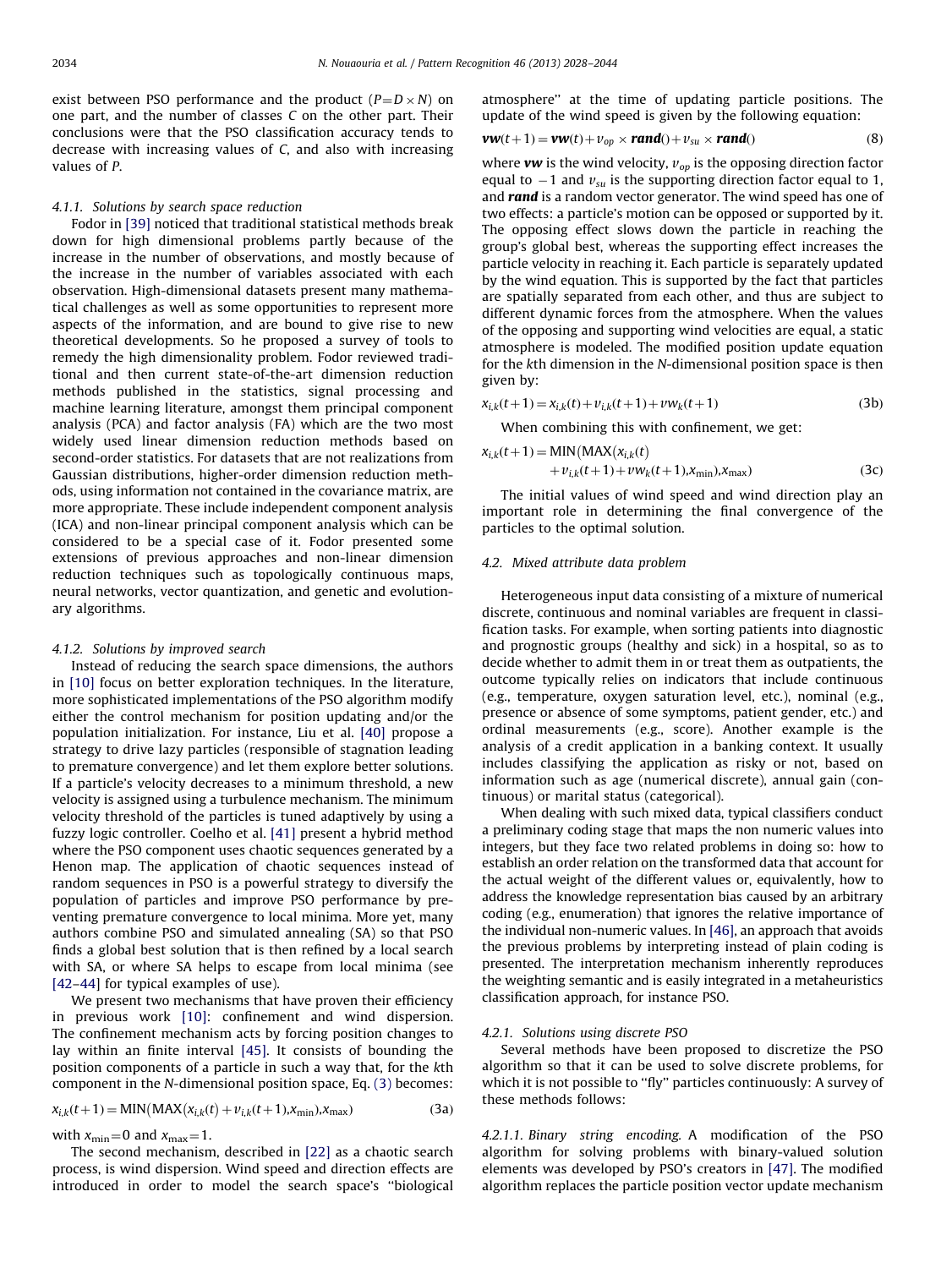given by Eq. (3) by a new one where the position vector components are given by:

$$
x_{i,j} = \begin{cases} 1 & \text{if rand}(0 < S(v_{i,j})) \\ 0 & \text{other wise} \end{cases} \tag{9}
$$

where  $v_{i,j}$  stays as in Eq. (1) with *i* being the particle index and *j* that of the component, and  $S(v_{i,j})$  is the sigmoid function. Since particles cannot fly continuously through a discrete-valued space, the significance of the velocity variable was changed to indicate the probability of the corresponding solution element assuming a value of 0 or 1. The velocity is updated in much the same way as in standard PSO, though no inertia coefficient is used here. For assigning a new particle value, the velocity term is mapped into the range (0, 1), and the particle element is randomly set with the probability of picking 1 given by  $S(v_{i,j})$ . This prevents the probability of it assuming a value of 0 or 1 from being too high.

Although the discrete-value modification of PSO (henceforth referred to as DPSO) was shown to be able to optimize various discrete-valued problems, it is limited to discrete problems with binary valued solution elements.

Different variants of this approach have been proposed. Al-kazemi and Mohan [\[48\]](#page-15-0) use a technique where particles are alternatively influenced by their own best position and the best position among their neighbors. In this DPSO strategy, the velocity is updated as in standard PSO, with the difference that each element of the triple  $\{w, c_1, c_2\}$  in Eq. (1) assume only the values 1 and  $-1$ , and only a given number of combinations of the different coefficients are possible. The combinations are referred to as phases of the particles and determine their directions of movement. At any given time, each particle is in one of the possible phases, and the next phase to select is determined by means of the previous phase and the number of iterations executed so far. The smallest possible non-trivial number of phases used in the DPSO method by [\[48\]](#page-15-0) consists of two phases. In the first phase, each ith particle uses coefficients  $(1, -1, 1)$  by directing the particle movement toward  $g_i$ , i.e., the best position of its social neighborhood  $N(i)$ . Instead, in the second phase, each ith particle uses coefficients  $(1, 1, -1)$  by directing the particle movement toward its own best position  $b_i$ . A phase change occurs if no improvement of the best solution to date is obtained within a given number of iterations in the current phase.

In [\[49\],](#page-15-0) the authors developed a DPSO algorithm that considers a larger number of coefficient combinations, referred to as quantum states of the particles, and a slightly different update equation for particle velocity inspired by the principles of quantum computing. In quantum theory, a bit is the minimum unit carrying information and it is always in a state within the range [0,1]. A quantum particle vector is defined as follows:  $\bm{V} = [\bm{V}_1, \bm{V}_2, ..., \bm{V}_M]$ , where  $\bm{V}_i = [v_i^1, v_i^2..., v_i^N]$  with  $0 \le v_i^j \le 1$  and  $i=1, 2,...,M$ ,  $j=1, 2,...,N$ , N being the particle length, M being the swarm size and  $\nu^j_{\rm i}$  denoting the probability of the  $j$ th bit of the ith particle being 0. The the rule to move from a quantum particle vector to a discrete particle vector is as follows: Assume that  $\textbf{\textit{X}}\!=\![\textbf{\textit{X}}_1, \textbf{\textit{X}}_2, \!... \textbf{\textit{X}}_M]$ , where  $\textbf{\textit{X}}_i\!=\![x_i^1, x_i^2, \!... \! , \! x_i^N])$ , is the particle denotation for the practical problem, M being the swarm size. For each  $v_{ii}$  generate a random number in the range [0,1]. If the random number is greater than  $v_{ij}$  then  $x_{ij}=1$  otherwise  $x_{ij}=0$ . Then, the DPSO algorithm can be described by:

 $V_{localbest} = \alpha \times x_{localbest} + \beta \times (1 - x_{localbest})$  (10a)

$$
V_{globalbest} = \alpha \times x_{globalbest} + \beta \times (1 - x_{globalbest})
$$
 (10b)

$$
V = w \times V + c_1 \times V_{localbest} + c_2 \times V_{globalbest}
$$
 (10c)

where  $\alpha + \beta = 1$ ,  $0 < \alpha$ ,  $\beta < 1$  are control parameters that indicate the control degree of *V*,  $w + c_1 + c_2 = 1$ ,  $0 < w$ ,  $c_1$ ,  $c_2 < 1$ . In (10c), the first part represents the inertia of the previous probability, the second part is the ''cognition'' part which represents the local exploration probability; the third part is the ''social'' part which represents the cooperation among all quantum particles. So  $w$ ,  $c_1$  and  $c_2$  represent the degree of belief in oneself, local exploration and global exploration, respectively.

Both methods developed in [\[48](#page-15-0), [49\]](#page-15-0) use the same principles as the original DPSO [\[47\]](#page-15-0) and both are limited to discrete problems with binary-valued variables.

Pampara et al. [\[50\]](#page-15-0) developed an indirect DPSO method by reducing a binary problem to a continuous trigonometric function having only four parameters to optimize, which allowed faster optimization of several problems. This reduction is obtained by means of angle modulation, a popular technique used in signal processing and telecommunications. The standard PSO algorithm [\[5\]](#page-14-0) is then applied to optimize the four parameters of the continuous trigonometric function. The function is successively sampled at even intervals to produce a continuous value for each interval. If the value is positive, the bit value assigned to the corresponding interval assumes value 1, otherwise the corresponding bit value assumes value 0. The set of all generated bit values associated with the intervals represents the binary solution vector to the original binary problem. The benefit of this technique is that a larger dimensional binary space can be represented by a smaller 4-dimensional continuous space, thus allowing faster convergence of the optimization phase with respect to the other binary PSO methods in the literature. Still, the technique was only applied to binary problems.

4.2.1.2. Rounding off of particle position values. This method rounds off the continuous particle position values to the nearest integer to generate the discrete solution (see [\[23\]\)](#page-14-0). However, the method suffers from slow convergence as small velocity values (less than 0.5) are rounded to 0. So, if the velocity term is too low, the particle will not move during the corresponding iteration. Considering that complex optimization problems require thousands of iterations to complete, the occurrence of small velocity values will significantly slow down the optimization process. The authors in [\[51\]](#page-15-0) propose to modify the PSO algorithm so that particle positions generate a continuous-valued solution. To convert the continuous-valued positions into discrete form, they propose to use the following equation (originally used to confine neural network datasets within a predefined range):

$$
y = round\left(\frac{(y_{\text{max}} - y_{\text{min}})(r - r_{\text{min}})}{r_{\text{max}} - r_{\text{min}}} + y_{\text{min}}\right)
$$
(11)

where y is the discrete-valued particle position,  $y_{\text{min}}$  and  $y_{\text{max}}$  are the lowest and highest values of the discrete-valued position, and  $r_{\rm min}$  and  $r_{\rm max}$  are the lowest and highest values of the original continuous-valued solution.

To use this equation, the continuous-valued solution should be in the range  $[r_{\min}, r_{\max}]$ , and the desired discrete valued solution should be defined in the range  $[y_{\min}, y_{\max}]$ . Thus, optimization is performed with continuous values, but discrete values are used to solve the discrete-form fitness function. After optimization, the optimal continuous-valued solution can be converted back to a discrete value using Eq. (11).

4.2.1.3. Discrete multi-valued particle swarm optimization. Multivalued PSO (MVPSO) [\[52\]](#page-15-0) considers variables with multiple discrete values. While the position of each particle is a onedimensional array in continuous PSO, and a 2-dimensional array in the case of DPSO, in MVPSO, it is expressed by means of a 3-dimensional array  $x_{ijk}$ , representing the probability that the *i*th particle in the jth iteration assumes the kth value. To evaluate the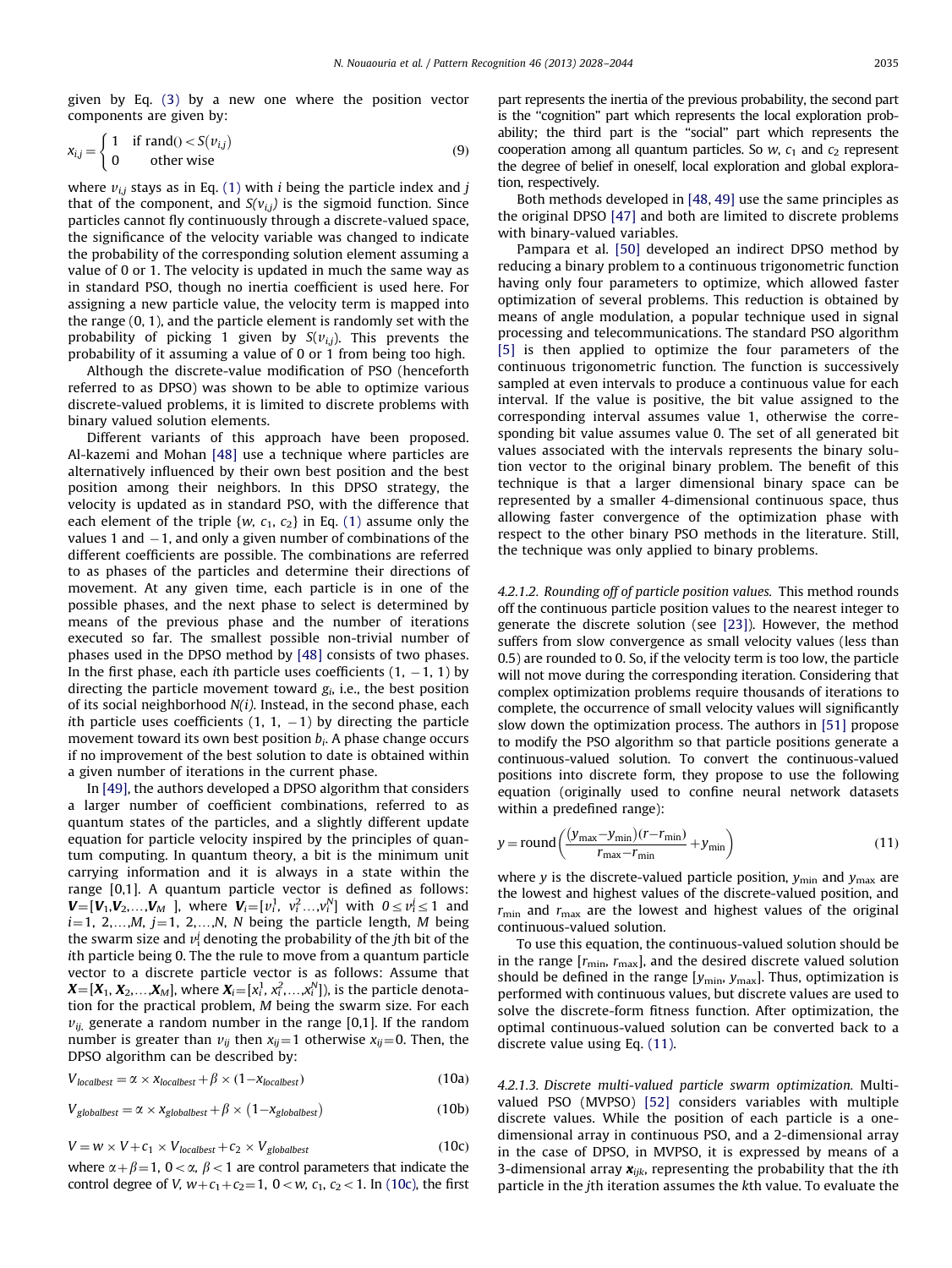<span id="page-8-0"></span>fitness of a particle, the solution elements  $x_{ijk}$  are probabilistically generated following a sigmoid distribution, thus making the evaluation process inherently stochastic. Because the particle terms are real-valued, this representation allows velocity to be used in the same way as in standard PSO [\[5\]](#page-14-0) where  $v_{ijk}$  represents the velocity of  $x_{ijk}$ . Therefore, it is still possible to update the velocity  $v_{ijk}$  by means of the classical equation.

4.2.1.4. Jumping particle swarm optimization (JPSO). JPSO is a new DPSO proposed in [\[53\],](#page-15-0) and extended in [\[54\]](#page-15-0). The approach does not consider any velocity since, from the lack of continuity of movement in a discrete space, the notion of velocity has less meaning; however the attraction by the best positions is kept. JPSO considers a swarm of particles whose positions evolve in the solution space, jumping from one solution to another. For each iteration, each particle has a random behavior or jumps to a solution in a manner guided by the effect of an attractor. The algorithm considers three attractors for the movement of a particle *i*: its own best position to date  $(b<sub>i</sub>)$ , the best position of its social neighborhood  $(g_i)$ , interpreted as the best position obtained within the swarm in the current iteration, and the best position to date obtained by all the particles, which is called the global best position (g\*). A jump approaching an attractor consists of changing a feature of the current solution by a feature of the attractor. Each particle is further allowed to behave randomly by performing random jumps. These consist of randomly selecting a feature of the solution and changing its value. A natural inspiration for this process is found in frogs jumping from a lily pad to another in a pool, hence the name Jumping particle swarm optimization. The authors show that JPSO is able to obtain good approximate solutions for large size data sets.

### 4.2.2. Attribute type-based position interpretation for mixedattribute PSO

The previous studies were all concerned with modeling PSO as a continuous or discrete-valued PSO problem, but as mentioned before, this creates potential problems when facing nominal attributes (defined here as attributes that take a finite number of non-numeric values, categorical or symbolic) and mapping their non numeric values into integers as usually done. Such cases create the problems of how to establish an order relation on the transformed data and how to address the bias caused by a flat representation, with the result of losing the real relative importance of the individual non-numeric values after the coding process.

In [\[55\]](#page-15-0) a PSO algorithm with an attribute type-based position interpretation mechanism was proposed for retrieving cases having a mixed-attribute description from a case base. It was used again in Refs. [\[46](#page-15-0), [56\]](#page-15-0) for a classification task tested on various datasets. The approach avoids the previous problems by interpreting instead of coding, and the interpretation mechanism inherently reproduces the weighting semantics and is easily integrated in a metaheuristic-based classification approach as it is uniformly applicable to classification tasks with nominal, continuous and discrete input data. The main idea is to start from a continuous PSO algorithm and use mechanisms for the interpretation of particle positions in the right way. Two spaces are considered: a search space in which particles evolve with continuous coordinates as in standard PSO and a description space reflecting reality, where the input vectors are expressed with continuous, numerical discrete or nominal components. It follows that while a particle evolves along continuous axes in the particle space, its positions are interpreted in terms of descriptors (attributes) of miscellaneous natures in the description space. A semantic mapping between the two spaces allows moving from one to the other. It is ensured by a set of interpretation mechanisms that allow the continuous values in the first space to have corresponding continuous, discrete or nominal values in the second. Essentially, one of the following measures is called upon between the search and description spaces:

- $\bullet$  Identity or affine transformation for continuous attributes. As a result, the continuous particle coordinates map to continuous equivalents in the description space as done in standard PSO.
- Rounding for integer attributes as often done in discrete PSO. This method rounds off the continuous particle coordinates to the nearest integer to generate the discrete solution in description space.
- Frequency substitution for nominal attributes. The corresponding particle coordinates in the search space are interpreted as the attribute frequencies in the description space.

Thanks to the interpretation mechanisms, the PSO algorithm keeps functioning as a continuous model; only the interpretation of particle positions changes. The changes occur prior to evaluating the fitness function which still expresses the semantics of the description space. Velocity, position and inertia keep evolving in the continuous search space, and only the fitness function is evaluated with the interpreted values of the mixed attributes in the description space. So, the values of  $y_k^c$  and  $x_i^c$  in Eq. (7) refer to attribute values in the description space, although their search space equivalents are used. In other terms, we search in 'search space' but compare in 'description space'.

#### 5. Classification performance and PSC positioning

In the previous section, we discussed the potential problems of high dimensionality and how to process mixed-valued data. In this section, we continue our analysis in an empirical experimental classification context which will also enable us to situate PSC with respect to conventional classification techniques in terms of accuracy. Thus, we performed a positioning study which was done from a data use perspective since we cannot say how a classification approach performs in the absolute. We used a context composed of one proprietary dataset and 5 datasets from the UCI Repository [\[57\].](#page-15-0) These were the FLUO (proprietary), LET and OPTIDIGIT datasets for testing high dimensionality, and the Adult, CMC and Abalone datasets for testing mixed-attribute data.

# 5.1. Results for high dimensionality problem

### 5.1.1. FLUO dataset

The FLUO data set was used in [\[58\]](#page-15-0). The authors used a multiwavelength sensor to acquire fluorescence data from various organic substances at different concentrations. Then, they trained an artificial neural network (ANN) with the collected data and used the ANN to classify new data collected by the sensor. The aim of classification was to predict target classes predefined to correspond to specific substance-concentration pairs, for given input patterns. The FLUO dataset has the following characteristics:

- Number of instances for the training set =  $2103$ .
- Number of instances for the test set =  $1051$ .
- Input space dimension  $=64$ .
- Number of classes  $=19$ .

The ANN architecture in [\[58\]](#page-15-0) is based on a multilayer perceptron (MLP) with two hidden layers and one output neuron, trained with the resilient backprobagation (RPROP) algorithm.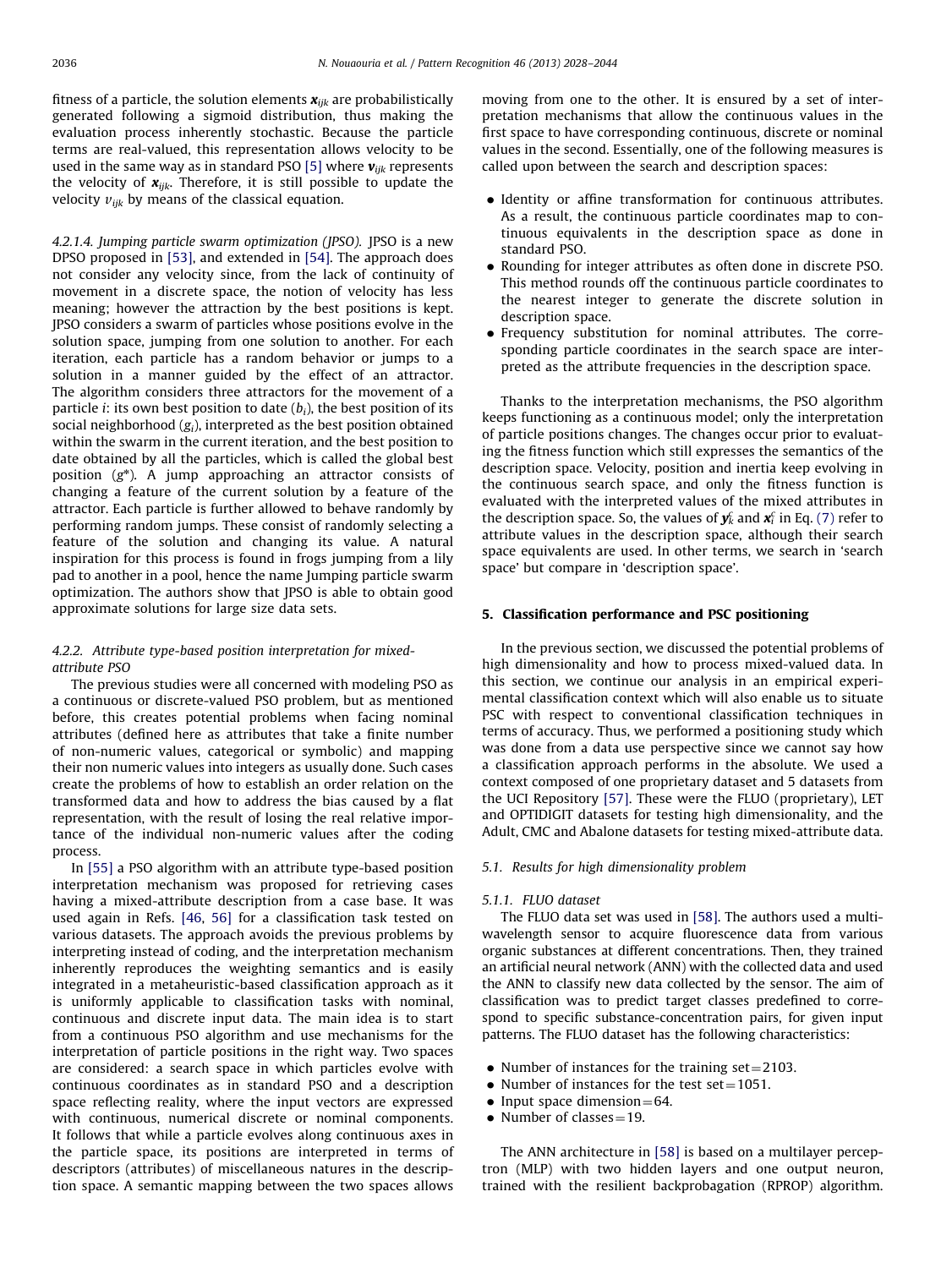The system was tested to identify four fluorescent organic compounds at different concentrations, chosen in view of their excitation and emission wavelengths falling within the range of the sensor's front end. The obtained results showed an excellent performance of the system at identifying and quantifying the compounds at different concentrations, with over 95% recognition accuracy (Table 1).

In [\[10\],](#page-14-0) a classical PSO was applied first. The obtained recognition accuracy was very bad. These results tend to corroborate the conclusions of [\[6\]](#page-14-0) to the effect that PSO is less performing for data sets with high dimensions. However, when a confinement mechanism was used to update particle positions, the accuracy jumped to 100% and a computation cost of 1.05 min. This jump could be explained by the fact that the input data from the sensing device were normalized. Thus, the particles should have evolved within a bounded search space with position components in the range [0,1]. In reality, the position components took very large values, and it was the mechanism of interval confinement [\[45\]](#page-15-0) that solved the problem. When combined to wind dispersion, the same results as with confinement mechanism were observed.

### 5.1.2. LET dataset

The LET (for Letter recognition) dataset in the UCI Repository [\[57\]](#page-15-0) relates to the problem of classifying typed upper case letters of the Latin alphabet based on a number of statistical properties of their pixel images. LET consists of 20000 unique letter images obtained by randomly distorting pixel images of the 26 uppercase letters from 20 different commercial fonts. The parent fonts represent a full range of character types including script, italic, serif, and Gothic. The features of each of the 20 000 characters are summarized in terms of 16 primitive numerical attributes. The LET database has the following characteristics:

- Number of instances for the training set =  $16000$ .
- Number of space dimension  $=16$ .
- Number of classes $=26$ .
- Number of instances in the test set $=4000$ .

The first use of LET was in [\[59\]](#page-15-0) where the authors describe an adaptive supervised classifier system which creates lists of fixed length condition-action rules (i.e., classification rules) that are applied in parallel to ''messages'' representing the presence or absence of specific features in the current environment. Classifier systems typically possess three major components: a performance algorithm that compares rules with messages to determine which rule(s) should be activated, a reinforcement algorithm that modifies the strength of each rule, based on its ''fitness'' in the current environment, and a rule-creation algorithm that generalizes exemplars or combines current rules to produce new ones. The research for this article investigated the ability to learn to correctly guess the letter categories associated with vectors of 16 integer attributes extracted from images of letters. The best accuracy obtained was slightly over 80%.

#### Table 1

Reported classification performance on FLUO data set.

| Approach                                                                                      | Reference Accuracy           | (%)                       | Learning<br>time                            |
|-----------------------------------------------------------------------------------------------|------------------------------|---------------------------|---------------------------------------------|
| MLP<br>PSO (classical)<br>PSO with confinement<br>PSO with wind dispersion and<br>confinement | [58]<br>[10]<br>[10]<br>[10] | 95<br>64.29<br>100<br>100 | N/A<br>8.38 min<br>$1.05$ min<br>$1.06$ min |

Notes: N/A=Not available; PSO results based on an error tolerance of  $\pm$  0.005 for the fitness function.

More recently, the authors in [\[60\]](#page-15-0) developed a new algorithm for the computation of piecewise-linear boundaries of finite point sets. Their algorithm consists of two main stages. In the first one, they compute a hyperbox that approximates each class. Then, the obtained hyperboxes allow identification of so-called indeterminate regions, where data points from different classes are mixed. Data points that belong to only one hyperbox are called classified points, and they are removed from further examination. In most cases, the use of hyperboxes allows to significantly reduce the number of data points and, consequently, the computational effort. After implementation of the algorithm, called Maxmin, the authors tested it on LET and used a number of classifiers from the WEKA suite for comparison. The authors chose a representative of each type of classifier in WEKA: Naive Bayes (with kernel), Instance-based algorithm IBk (with  $k=5$ ), Logistic Regression based classifier Logistic, Multi-Layer Perceptron (MLP), support vector machine classifiers, Linear LibSVM (LIBSVM (LIN)) and decision tree classifier J48 (which is an implementation of the C4.5 algorithm) and the rule based classifier PART. In addition, they also tested Poly, a classifier based on polyhedral separability [\[61\]](#page-15-0). Since the number of hyperplanes in polyhedral separability is not known a priori, they ran the algorithm with 2 to 5 hyperplanes and reported the best results on the test set. The best classification result was an accuracy of 94.96%, obtained with the Instance-Based-Algorithm (see Table 2).

In [\[56\],](#page-15-0) the application of classical PSO led to a recognition accuracy of 69% for a computation cost of 42.21 min. When the particle update rule used confinement, the recognition accuracy decreased to 64.27% with a computation cost of 44.22 min, showing that interval confinement alone does not perform well all the time. On the other hand, the application of both wind dispersion and confinement led to the best classification results of all classifiers that we surveyed, with a value of 95.20% and a learning time of 23.40 min (see Table 2).

### 5.1.3. OPTIDIGIT dataset

This dataset contains handwritten digits and was used in [\[62\]](#page-15-0) for classification performance testing. The authors used preprocessing programs made available by NIST (National Institute of Standards and Technology) to extract normalized bitmaps of handwritten digits from a preprinted form. The 32 by 32 normalized bitmaps were low-pass filtered and undersampled to get 8 by 8 matrices where each element is an integer in the range 0 to 16. 44 people filled in forms. The authors propose a multistage recognition system that consists of cascading a linear parametric

#### Table 2

| Reported classification performance for LET data set. |  |
|-------------------------------------------------------|--|
|-------------------------------------------------------|--|

| Approach                                    | Reference Accuracy | (%)   | Learning<br>time |
|---------------------------------------------|--------------------|-------|------------------|
| Adaptative classifier systems               | [59]               | 80.00 | N/A              |
| <b>NB</b>                                   | [60]               | 74.12 | N/A              |
| IBk                                         | [60]               | 94.96 | N/A              |
| Logistic                                    | [60]               | 77.40 | N/A              |
| MLP                                         | [60]               | 83.20 | N/A              |
| LIBSVM                                      | [60]               | 82.40 | N/A              |
| 148                                         | [60]               | 87.70 | N/A              |
| Maxmin                                      | [60]               | 91.82 | N/A              |
| <b>PART</b>                                 | [60]               | 87.32 | N/A              |
| Poly                                        | [61]               | 88.68 | N/A              |
| PSO (classical)                             | [56]               | 69    | 42.21 min        |
| PSO with confinement                        | [56]               | 64.27 | 44.22 min        |
| PSO with wind dispersion and<br>confinement | [56]               | 95.20 | 23.40 min        |

Notes: N/A=Not available; PSO results based on an error tolerance of  $\pm$  0.005 for the fitness function.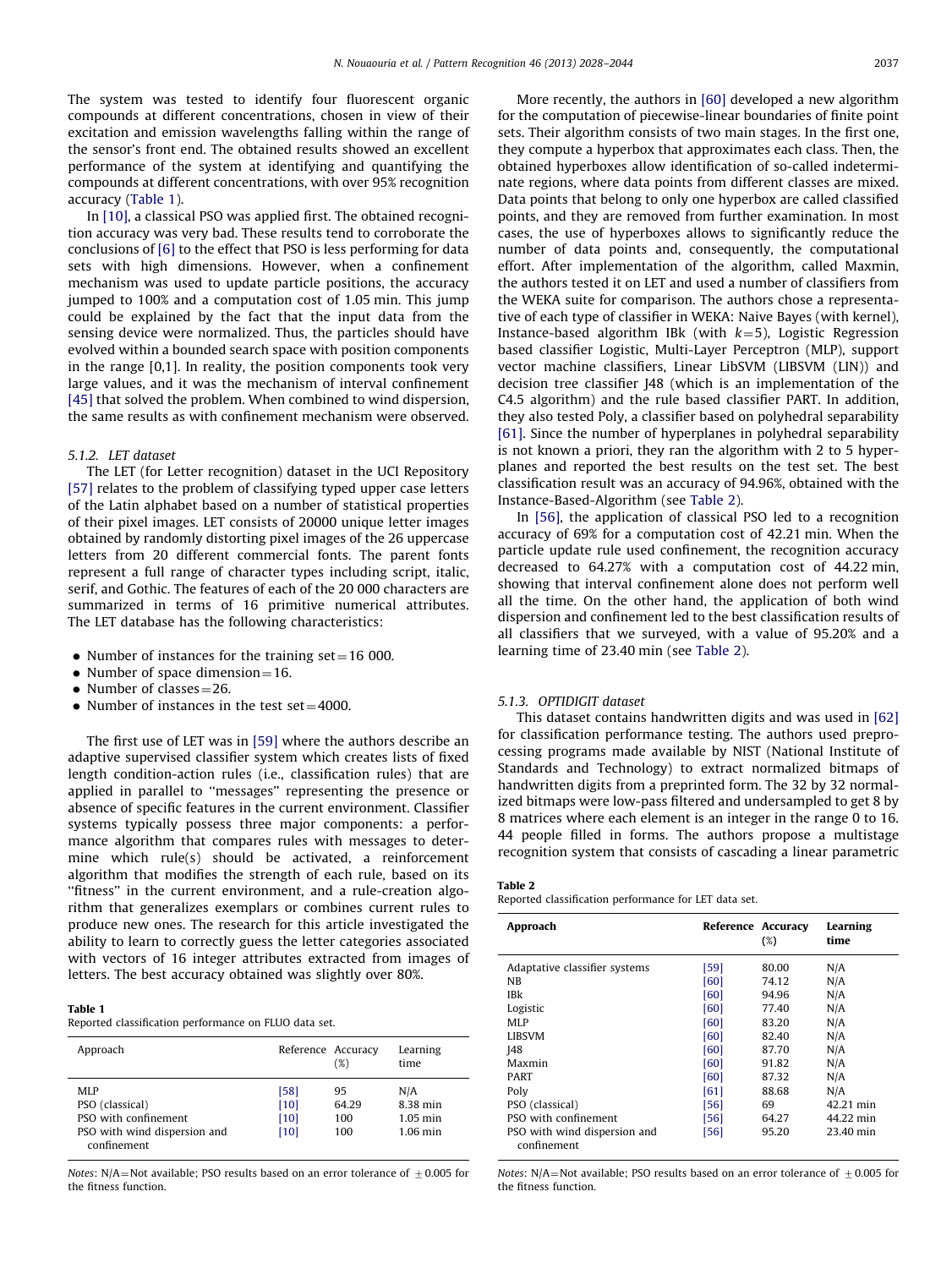<span id="page-10-0"></span>model and a k-nearest neighbor (k-NN) nonparametric classifier The linear model learns a 'rule' and the k-NN learns the 'exceptions' rejected by the 'rule'. Instead of finding a complex rule that explains all the cases, the idea is to have a simpler linear model that explains a large percentage of the cases, keeping a list of the cases not covered by the rule as exceptions. Thus, inputs rejected by the first stage are handled by the second stage which uses costlier features or decision making mechanisms. The OPTIDIGIT database is characterized by:

- Number of instances for the training set =  $3823$ .
- Number of instances for the test set  $= 1797$ .
- $\bullet$  Input space dimension = 64.
- Number of classes  $=10$ .

The best recognition accuracy for the test set using the approach of [\[62\]](#page-15-0) was 98% when using  $k=1$  and a Euclidean distance metric for the k-NN classifier. The performance of the first classifier was given in term of the percentage of patterns stored to be treated by the second classifier, and it was between 3% and 7% (Table 3).

In [\[63\]](#page-15-0), the authors studied how evolutionary algorithms scale for larger datasets, and experimented a ' $1+1$ ' evolutionary strategy (one parent and one mutant) and a simple genetic algorithm on OPTIDIGIT. The larger size of the training set could cause fitness evaluations to be prohibitively expensive, and therefore they sought to obtain faster approximate evaluations by sampling the training set. The best accuracy they obtained on the entire data was  $90.2\% \pm 1.1$  with a time consumption of 144.2 s.

#### Table 3

Reported classification performance for OPTIDIGIT data set.

| Approach                                    | Reference Accuracy | (%)          | Learning<br>time |
|---------------------------------------------|--------------------|--------------|------------------|
| $k-NN$                                      | [62]               | 98.00        | N/A              |
| EA                                          | [63]               | $90.2 + 1.1$ | 144.2 s          |
| C4.5                                        | [64]               | 79.58        | N/A              |
| C <sub>4.5</sub> Boosted                    | [64]               | 95.10        | N/A              |
| PSO (classical)                             | [10]               | 98.43        | 32.88 min        |
| PSO with confinement                        | [10]               | 96.42        | 35.09 min        |
| PSO with wind dispersion and<br>confinement | [10]               | 99.44        | $9.36$ min       |

Notes: N/A=Not available; PSO results based on an error tolerance of  $\pm$ 0.005 for the fitness function.

#### Table 4

Reported classification performance for adult dataset.

In [\[64\]](#page-15-0) the authors experimented with different techniques to boost the performance of the C4.5 algorithm, the best result they obtained was of 95.10% instead of 79.58% for the non boosted C4.5 algorithm.

In [\[10\]](#page-14-0), classical PSO gives a recognition accuracy of 98.43% for a computation cost of 32.88 min, and the addition of the confinement mechanism yielded 96.42% of recognition accuracy for a computation cost of 35.09 min. As with the LET dataset, the combination of confinement with wind dispersion led to the best results with a recognition accuracy of 99.44% and a learning time of 9.36 min.

### 5.2. Results for mixed attribute data sets

### 5.2.1. Adult dataset

In addition to a high dimensionality characteristic, the Adult dataset has mixed attribute descriptions since the 14 attributes of each of its 48 842 records are a mix of continuous and discrete (numerical and nominal) values. The dataset was originally developed for the prediction of whether a person's yearly income is higher than 50 k\$. The authors in [\[57\]](#page-15-0) also report the prediction error rates of different known classification algorithms.

Over fifty papers exist in the literature in relation to the Adult dataset. We focus on the ones that use supervised learning for the classification task. These use mainly decision tree  $(C4.5)$ , naïve Bayesian (NB and NB tree), Artificial Neural Networks (ANN),  $k$ -Nearest Neighbor ( $k$ -NN) and support vector machine (SVM) approaches.

Table 4 provides the best accuracies achieved by the different works we surveyed. Unfortunately, it is difficult to make precise comparisons with these results since not all the works use the entire dataset, and many either ignore instances with missing values (7% of the total number of instances), utilize a reduced set of instances, or only consider a subset of the attributes.

In [\[65\],](#page-15-0) the authors present the Naive Bayes Tree algorithm (NBTree), a hybridation of Naïve Bayes and decision trees classifiers. NBTree is similar to the classical recursive partitioning schemes, except that the leaf nodes are Naïve\_Bayes categories instead of nodes predicting a single class. In [\[66\]](#page-15-0), the authors present a Naïve or Simple Bayes Classifier (SBC) which assigns to each test example a score between 0 and 1, interpreted as a class membership probability estimate. Simple Bayes has been used as classifier for many years since it is easy to construct and the classification process can be efficient for large datasets. However, the approach relies on the assumption that the attributes of

| Approach                                 | Reference | Data size (train/test)                             | Accuracy       | <b>Training time</b> |
|------------------------------------------|-----------|----------------------------------------------------|----------------|----------------------|
| NBTree                                   | [65]      | 30162/15060                                        | $85.90 + 0.28$ | N/A                  |
| <b>SBC</b>                               | [66]      | 32561/16281                                        | $84.18 + 0.29$ | N/A                  |
| C4.5                                     | $[66]$    | 32561/16281                                        | $85.97 + 0.27$ | N/A                  |
| <b>TAN</b>                               | $[67]$    | 32561/16281 (13 attributes)                        | $86.01 + 0.27$ | 131 <sub>s</sub>     |
| BAN                                      | [67]      | 32561/16281 (13 attributes)                        | $85.82 + 0.27$ | 536 s                |
| GBN                                      | $[67]$    | 32561/16281 (13 attributes)                        | $86.11 + 0.27$ | 515s                 |
| <b>SVM</b>                               | [68]      | 400 training instances from non-missing value data | $84.70 + 0.30$ | Few minutes          |
| <b>SVM</b>                               | [69]      | 32561/16281                                        | 85.02          | 1065.9 s             |
| ANN                                      | [70]      | 48842 $(*)$                                        | 80.87          | N/A                  |
| $k-NN$                                   | [70]      | 48842 $(*)$                                        | 80.70          | N/A                  |
| PSO(classical)                           | [46]      | 32561/16281                                        | 99.83%         | 9.78h                |
| PSO with wind dispersion and confinement | [46]      | 32561/16281                                        | 100%           | 6.48 h               |
| PSO with wind dispersion and confinement | $[46]$    | 48842 $(*)$                                        | 99.56%         | 17.74h               |
| PSO with wind dispersion and confinement | [46]      | 4883/4883                                          | 91.77          | 1874.2 s             |

Notes: N/A=Not available; PSO results all based on an error tolerance of  $\pm$  0.003 for the fitness function, except the last one where the error tolerance is  $\pm$  0.005. \* Ten-fold cross validation.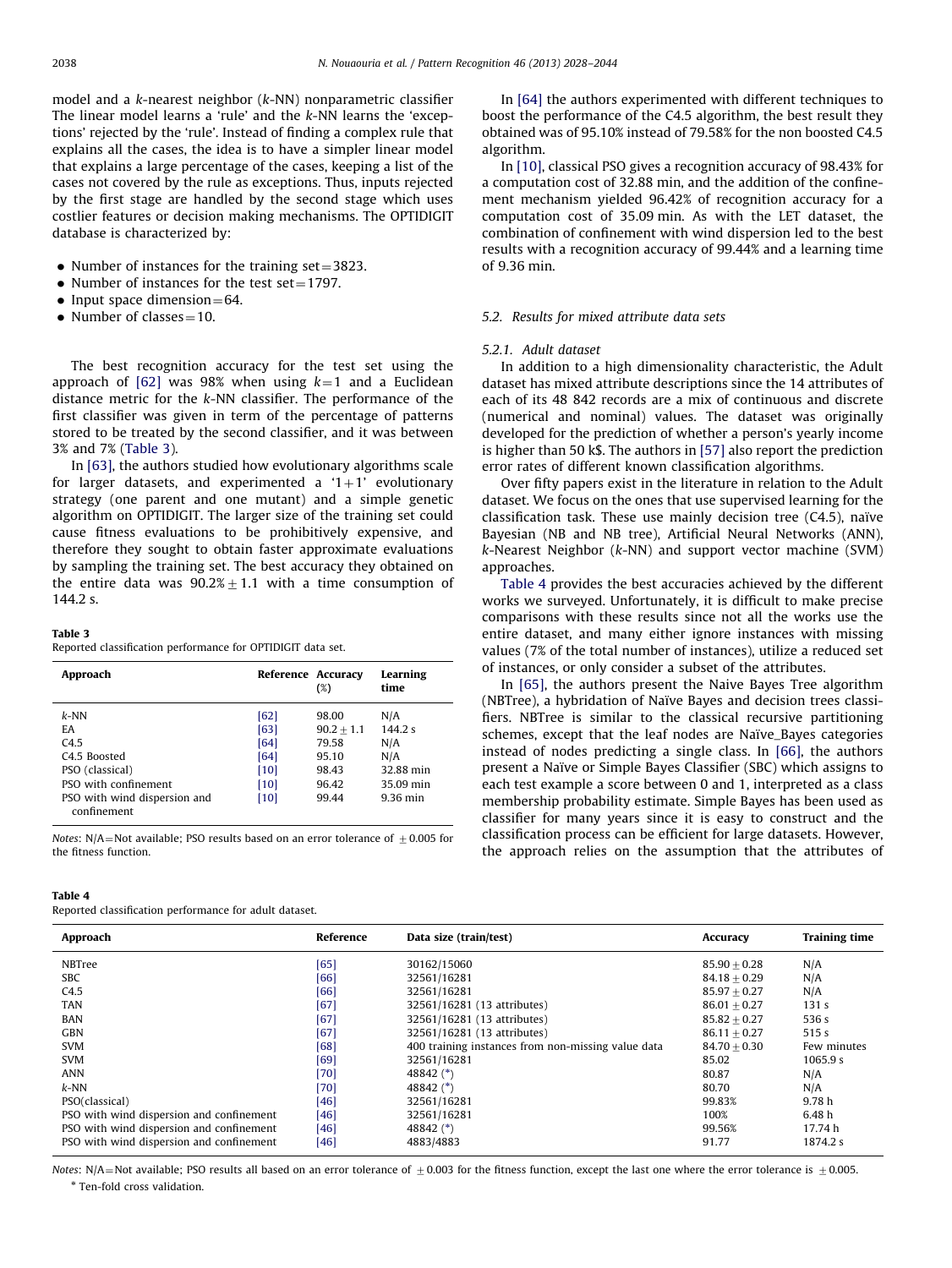examples are independent given the class of the examples, which can be a problematic. The authors in [\[66\]](#page-15-0) focused on the robustness of the approach to obvious violation of the independence assumption and on various techniques to process unknown values. They also report results with the inductive learning C4.5 algorithm.

In [\[67\],](#page-15-0) the authors empirically evaluate algorithms for learning three types of Bayesian network (BN) classifiers and discuss how these methods address the overfitting problem and provide a natural method for feature subset selection. The BN were: tree augmented Naïve-Bayes (TAN), BN augmented Naïve-Bayes (BAN) and general BNs (GBN). The TAN classifier extends Naïve-Bayes by allowing attributes to form a tree while the BAN classifier extends TAN by allowing attributes to form an arbitrary graph instead of a tree. GBN is another type of unrestricted BN classifier. A common feature of TAN and BAN is that the class node is treated as a special node (the parent of all the features). On the other hand, GBN treats the class nodes as ordinary nodes and is not necessarily a parent of all the feature nodes.

In [\[68\]](#page-15-0), the authors propose an approach that operates on a reduced set and keeps the number of model parameters small in order to remedy the problem of kernel-based methods, the excessive time and memory requirements when applied to large datasets. The kernel methods' mapping of data into higher dimensional spaces for better performance at classification and regression tasks becomes a bottleneck when this dimensionality is important, since the corresponding training methods scale with polynomial complexity for large instance problems. In their paper, the authors present a variant of least square support vector machine (LS-SVM), which operates in primal space and has two important advantages: a small number of regression coefficients (which allows a fast training) and a sparse kernel expansion (which allows fast evaluation). For the Adult dataset, the LS-SVM was trained and cross-validated with reduced datasets of size  $m=400$ , thus ignoring information that may have been conveyed only by the entire training set.

Also addressing the problem of excessive time and memory requirements when applying kernel-based methods to large datasets, the authors in [\[69\]](#page-15-0) show that decomposition methods based on alpha seeding techniques are extremely useful for solving a sequence of linear SVMs with more data than attributes. The decomposition method is an iterative procedure where, for each iteration, the index set of the variables is separated in two. The variables corresponding to a non working set are fixed while a sub-problem on variables corresponding to working set is minimized. The term alpha seeding is used to refer to any method which provides initial estimates of the alpha values for the optimization problem (instead of using the default of all zero alphas that usual SVM methods use). The alpha seeding approach performs so well that its total number of iterations is much less than solving one single linear SVM with the original decomposition implementation.

In [\[70\]](#page-15-0), the authors address the robustness of commonly used classifiers to changing environments. They simulate the changing environments by reducing the influence on the class of the most significant attributes. Based on their analysis, k-Nearest Neighbor (k-NN) and artificial neural networks (ANN) are the most robust learners.

In [\[46\],](#page-15-0) the application of classical PSO gives a recognition accuracy of 99.83% for a learning time of 9.78 h. When applying wind dispersion combined with confinement, the approach reaches perfect accuracy and a lower learning time of 6.48 h (in a 2/3 and 1/3 validation). The accuracy slightly diminishes to 99.56% with a mean learning time of 17.74 h in a ten-fold cross validation. In all cases, PSO broadly wins in accuracy, but loses in time consumption in comparison to the other classification methods. It should be noted, however, that the training time is intimately linked to the size of the training set. For instance, the last row of [Table 4](#page-10-0) shows that when only one tenth of the Adult database is used for training, the time consumption decreases similarly.

### 5.2.2. CMC data set

The contraceptive method choice (CMC) dataset was developed for the prediction of women contraceptive choices. The data are taken from the 1987 National Indonesia Contraceptive Prevalence Survey. The dataset has 1473 instances with 9 inputs (2 continuous, 4 categorical and 3 binary). The problem is to predict the current contraceptive method choice (no use, longterm methods, or short-term methods) of a woman based on her demographic and socio-economic characteristics (e.g., wife's age, religion).

Numerous papers also exist in the literature in relation to the CMC data set. They use mainly statistical approaches (Nearest Neighbors, Polyclass), decision trees (C4.5 enhanced, QUEST) and more recently, population-based approaches and hybrid approaches. [Table 5](#page-12-0) provides the best accuracies achieved by the different works that we surveyed. All the works used a 10-fold cross validation on the CMC data set.

One of the most exhaustive studies was due to Lim et al. [\[71\].](#page-15-0) It is a comparative study of 33 classification algorithms (22 decision-tree, 9 statistical and 2 neural network algorithms) on 32 datasets. Their performance was expressed in terms of classification accuracy, training time, and number of leaves in the case of trees. Lim and coworkers also ranked datasets by their ease of classification, with the finding that CMC was among the most difficult to classify. For that reason, only 3 of the 33 approaches were tested on CMC, namely:

- From the statistical family, they used the classical Nearest Neighbor and POLYCLASS [\[72\].](#page-15-0) POLYCLASS fits polytomous logistic regression model using linear splines and their tensor products. It provides estimates for conditional class probabilities which can then be used to predict class labels.
- From the decision tree classifier family, they used QUEST (Quick, Unbiased, Efficient, Statistical Tree). QUEST has negligible variable selection bias, computational simplicity, it includes pruning as an option, and yields binary splits. The reason for binary splits is that the QUEST trees may then be easily compared with exhaustive search trees in terms of stability of the splits and number of nodes [\[73\]](#page-15-0). We report the results of two variants: QU0 and QU1 from [\[71\]](#page-15-0).

In [\[74\]](#page-15-0) the authors describe a hybrid inductive machine learning algorithm called CLIP4. The algorithm first partitions the data into subsets using a tree structure and then generates production rules from the subsets stored at the leaf nodes. The algorithm allows the generation of rules that involve inequalities. It works with data that have a large number of examples and attributes, can cope with noisy data, and can use numerical, nominal, continuous, and missing-value attributes. It handles nominal data by automatic front-end encoding into numerical values. CLIP4 uses a Genetic Algorithm (GA) to improve the accuracy of the generated rules. CLIP4's genetic module works by exploiting a single loop through a number of evolving populations. The loop consists of establishing the initial population and subsequently performing selection of the new population from the old population, alteration and evaluation of the new population, and substitution of the old one with the new population. CLIP4 uses GA to enhance the partitioning of the data and, possibly, to achieve more general leaf node subsets.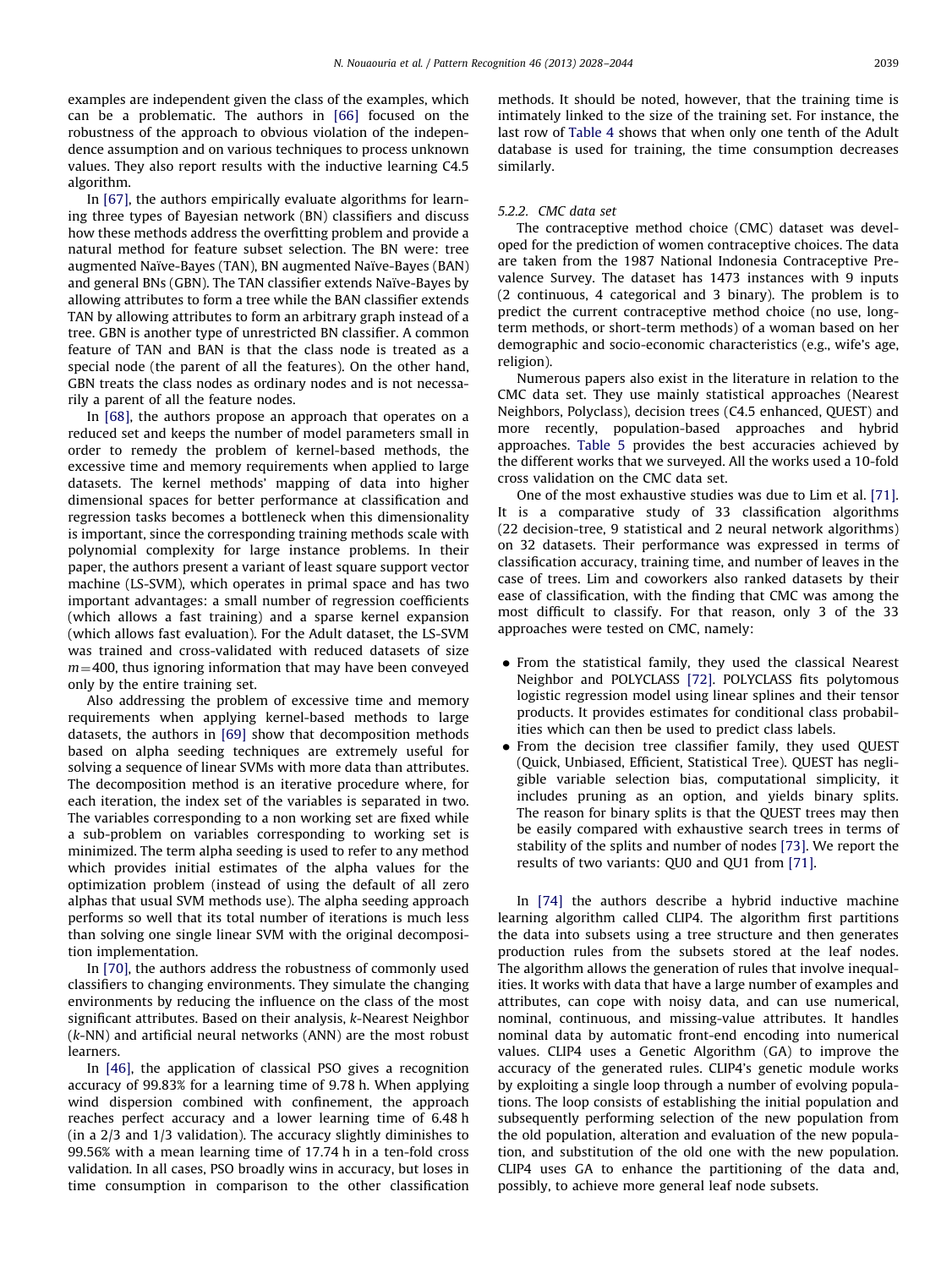#### <span id="page-12-0"></span>Table 5

Reported classification performance for CMC dataset.

| Approach                                 | Reference | Accuracy $(\%)$      | <b>Training time</b>           |
|------------------------------------------|-----------|----------------------|--------------------------------|
| Nearest neighbors                        | $[71]$    | 71.9                 | N/A                            |
| POL                                      | $[71]$    | 80.5                 | 3.2 <sub>h</sub>               |
| Decision tree (QUEST)                    | $[71]$    | 77.90                | <b>NA</b>                      |
| CLIP4                                    | $[74]$    | 47.00                | 46s                            |
| $CM$ (soft)                              | $[75]$    | 57.50                | 1000 s (termination criterion) |
| $CM$ (hard)                              | $[75]$    | 56.00                | 1000 s (termination criterion) |
| PM (soft)                                | $[75]$    | 65                   | 1000 s (termination criterion) |
| PM (hard)                                | $[75]$    | 63.9                 | 1000 s (termination criterion) |
| DM (soft)                                | $[75]$    | 57.5                 | 1000 s (termination criterion) |
| DM (hard)                                | $[75]$    | 56.2                 | 1000 s (termination criterion) |
| $LM$ (soft)                              | $[75]$    | 67.5                 | 1000 s (termination criterion) |
| $LM$ (hard)                              | $[75]$    | 67                   | 1000 s (termination criteria)  |
| BM (soft)                                | $[75]$    | 69                   | 1000 s (termination criteria)  |
| BM (hard)                                | $[75]$    | 69                   | 1000 s (termination criteria)  |
| GAssist                                  | $[76]$    | 54.90 $\pm$ 4.11 (*) | N/A                            |
| XCS                                      | $[76]$    | $53.59 + 3.56$ (*)   | N/A                            |
| GS                                       | $[77]$    | 69.79                | N/A                            |
| G                                        | $[77]$    | 67.35                | N/A                            |
| SS                                       | $[77]$    | 64.71                | N/A                            |
| <b>BG</b>                                | $[77]$    | 63.54                | N/A                            |
| PSO with wind dispersion and confinement | $[56]$    | 97.27                | 84.94 min                      |

Notes: N/A=Not available; PSO result based on an error tolerance of  $\pm$  0.027 for the fitness function.

\* Best results amongst different configurations.

In [\[75\],](#page-15-0) five distinct algorithms are defined for the learning task: (1) The Connectionist Model (CM) where the learning is achieved by a single Multi Layer Perceptron (MLP) trained by the Retro-propagation (RPROP) algorithm; (2) The Population of Connectionist Models (PM) where a set of 20 MLP individuals evolve by only using the RPROP learning algorithm (no reproduction or selection procedure is applied); (3) The Darwinian Model (DM) where the learning is accomplished by Evolutionary Programming (EP) with a population of 20 real-valued chromosomes is evolving, each coding the weights of a MLP; (4) The Lamarckian Model (LM) which combines both lifetime learning and evolutionary approaches; (5) The Baldwinian Model (BM) which is similar to LM, except that lifetime learning is only used to improve the fitness of the individuals, and the new weights are not encoded back into the genome. This means that, in the process of reproduction, the offspring does not inherit the acquired genetic information from their ancestors.

The experimentations used two types of environments: soft changing or concept drift (one pattern will change at each second) when changes occur gradually; and hard changing or concept shift (several patterns will be commuted over a wider period) when changes occur abruptly. In Table 5, we report 10 results from [\[75\]](#page-15-0), corresponding to the five approaches (CM, PM, DM, LM and BM) with the two environments (Soft and Hard).

In [\[76\]](#page-15-0), the authors compare the performance of the GAssist system with that of the XCS system on several data mining problems. GAssist is a genetic-based machine learning system. It applies a near-standard GA that evolves individuals that represent complete problem solutions. An individual consists of an ordered, variable-length rule set. Bloat control is achieved by a combination of a fitness function based on the minimum description length (MDL) principle and a rule deletion operator. The knowledge representation used for real-valued attributes is called adaptive discretization intervals rule representation (ADI). This representation uses the semantics of conjunctive normal form predicates, but applies non-static intervals formed by joining several neighbor discretization intervals. These intervals can evolve through the learning process splitting or merging among them potentially using several discretizers at the same time. The system also uses a windowing scheme called ILAS (incremental learning with alternating strata). This scheme stratifies the training set into subsets of equal size and approximately uniform class distribution. Each GA iteration uses a different stratum to perform its fitness computation, using a round-robin policy. This method was shown to introduce an additional implicit generalization pressure to GAssist. The XCS classifier system evolves online a set of condition-action rules, that is, a population of classifiers. In contradistinction to GAssist, the population as a whole represents the problem solution in XCS. XCS is featured by: (1) Rule fitness is derived from rule accuracy instead of rule reward prediction. (2) GA selection is applied in the subsets of currently active classifiers resulting in an implicit pressure towards more general rules.

In [\[77\]](#page-15-0), the authors extends previous work on skewing, an approach to problematic functions in decision tree induction. The previous algorithms were only applicable to functions of binary variables. In [\[77\]](#page-15-0), skewing is extended to directly handle functions of continuous and nominal variables. Experiments are presented to compare the performance of a tree learner using the Information Gain (G) criterion and the Generalized Skewing (GS) criterion for selecting split variables. The base tree learner is comparable to C4.5 with the ''subset-splitting'' option. The authors also experiment sequential skewing (SS) and Gain (BG) on the binarized versions. Their results indicate that the GS algorithm almost always outperforms an Information Gain-based decision tree learner. We report in Table 5 their results for CMC data set.

The results obtained in [\[56\]](#page-15-0) by PSO with wind dispersion and confinement were the best amongst all with an accuracy of 97.27% in a training time of 84.97 min.

#### 5.2.3. Abalone data set

The Abalone dataset contains physical measurements of the abalone shellfish. The dataset contains 4177 samples with 9 attributes each (1 categorical and 8 numeric), divided into 29 classes. The age of an abalone can be determined by cutting the shell through the cone, staining it, and counting the number of rings with a microscope. In practice, easier to obtain measurements are used to predict the age (Length, Diameter, Height, Whole weight, Shucked weight, Viscera weight, Shell weight).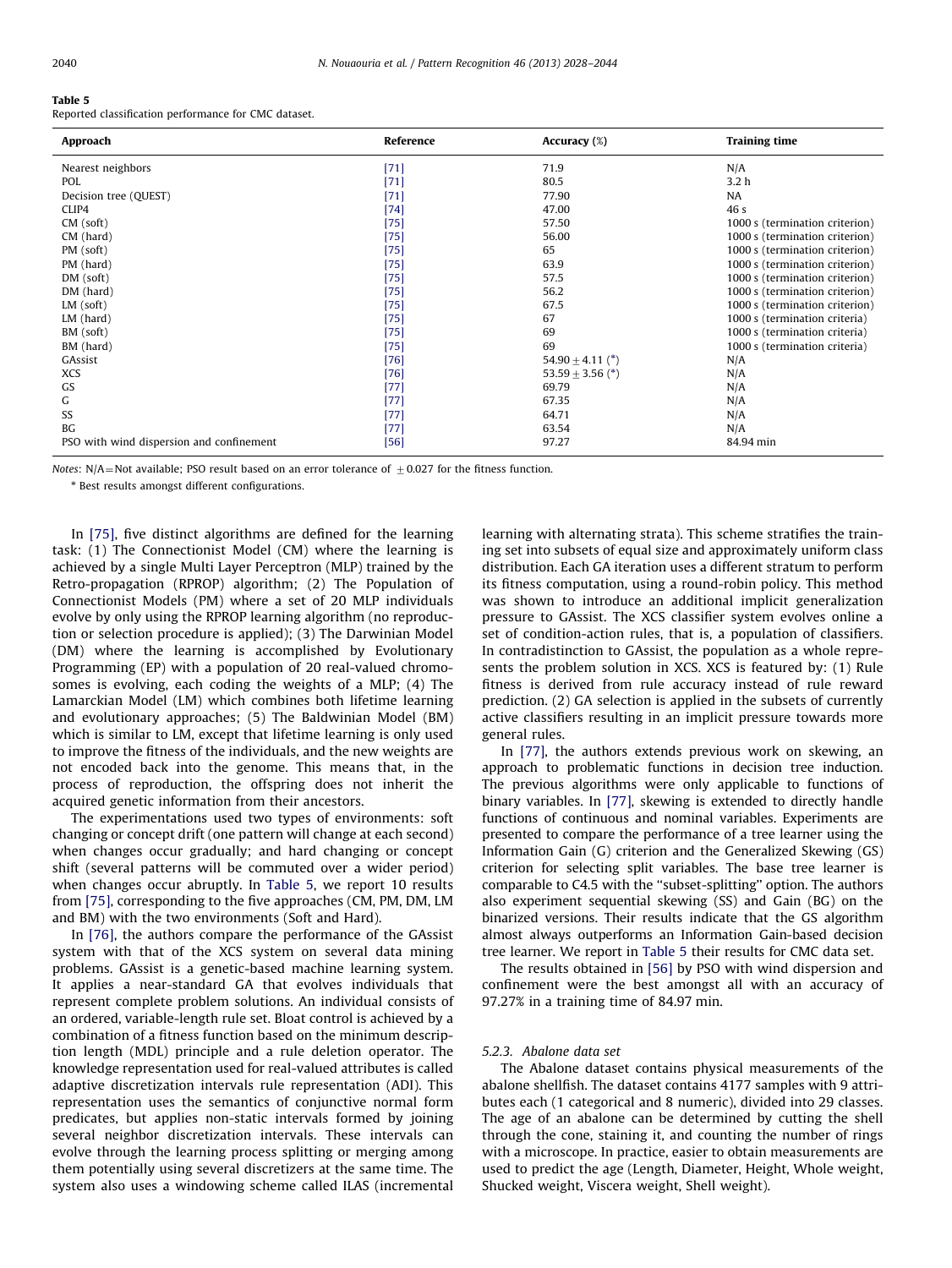<span id="page-13-0"></span>Multiple papers exist in the literature in relation to the Abalone data set. We focused on the ones that use supervised learning for classification to compare their results with ours. These use mainly decision tree (C4.5), naïve Bayesian (NB and NB tree) and support vector machine (SVM) approaches.

Table 6 provides the best accuracies achieved by the different works that we surveyed. Unfortunately, no training times accompanied the results that were reported in these works.

In [\[78\],](#page-15-0) the authors describe a new instance-based regression method that uses feature projections called regression by partitioning feature projections (RPFP). Feature projection approaches store the training instances as their projected values on each feature dimension separately. These projections can be generalized into feature intervals. In predicting the target value of a query instance, each feature makes a separate prediction using only the value of the query instance for that feature, then all the feature predictions are combined to make the final prediction. Feature projection-based techniques have been applied to many classification problems successfully. The main advantage of feature projection-based classification methods is their short classification time. The concept representation in the form of feature intervals can be transformed into decision rules easily. They are also robust to irrelevant features and missing values. However, the main shortcoming of feature projection-based methods is that they ignore the interactions between features. The RPFP method is adaptive and robust to irrelevant features. It is not a simple first order projection-based technique; it uses projections and also handles interactions between input variables. The authors also provided a comparative study with other important approaches in the literature. The approaches considered are instance based regression, k-NN, locally weighted regression, rule-based regression (RULE), partitioning algorithms that induce decision trees (DART) and multivariate adaptive regression splines (MARS). A detailed overview of these regression techniques is given in [\[79\].](#page-15-0)3

In [\[80\]](#page-15-0), three learning algorithms are used: C4.5, a decision tree learning algorithm; NB, a re-implementation of a Naive Bayesian classifier; and IB1, a variant of a lazy learning algorithm which employs the *p*-nearest-neighbor method using a modified value-difference metric for nominal and binary attributes. Their results were compared to MLR, which is an adaptation of a leastsquares linear regression algorithm. The idea is that any classification problem with real-valued attributes can be transformed into a multi-response regression problem. If the original classification problem has I classes, it is converted into I separate regression problems, where the problem for class l has instances

#### Table 6

Reported classification performance for Abalone dataset.

| Approach                                 | Reference | <b>Accuracy</b> (%) |
|------------------------------------------|-----------|---------------------|
| <b>KNN</b>                               | [78]      | 33.90               |
| <b>RULE</b>                              | [78]      | 10.10               |
| <b>MARS</b>                              | [78]      | 31.70               |
| <b>DART</b>                              | [78]      | 32.20               |
| <b>RPFP</b>                              | [78]      | 32.50               |
| C4.5                                     | [80]      | 61.50 $(*)$         |
| NB                                       | [80]      | 61.50 $(*)$         |
| IB <sub>1</sub>                          | [80]      | 61.80 $(*)$         |
| <b>MLR</b>                               | [80]      | 61.90 $(*)$         |
| GP                                       | [81]      | $95.21$ (**)        |
| $GP + log$                               | [81]      | $95.38$ (**)        |
| Warped GP                                | [81]      | $95.37$ (**)        |
| PSO with wind dispersion and confinement | [56]      | 94.41               |

Note: PSO result based on an error tolerance of  $\pm$  0.027 for the fitness function. \* Best results among different configurations.

\*\* Results obtained on train/test sets of 1000/3177.

with responses equal to one when they have class  $l$  and zero otherwise. For all those algorithms (C4.5, NB, IB and MLR), a stacked generalization is used to enhance accuracy. Stacked generalization is a way of combining multiple models that have been learned for a classification task, stacking the first step to collect the output of each model into a new set of data which will be used for a second learning step.

The best classification performances obtained in the literature for the Abalone dataset were those of [\[81\]](#page-16-0) where a generalized Gaussian process (GP) (for details see [\[82\]\)](#page-16-0) framework for regression is presented. It learns a nonlinear transformation of the GP outputs. The learning algorithm chooses a nonlinear transformation such that transformed data is well-modeled by a GP. This can be seen as including a preprocessing transformation as integral part of the probabilistic modeling problem, rather than as an ad-hoc step. They show how such a transformation or 'warping' of the observation space can be made entirely automatically, fully encompassed into the probabilistic framework of the GP. The warped GP makes a transformation from a latent space to the observation, such that the data is best modeled by a GP in the latent space. It can also be viewed as a generalization of the GP, since in observation space it is a non-Gaussian process, with non-Gaussian and asymmetric noise in general.

The results obtained in [\[56\]](#page-15-0) by PSO with wind dispersion and confinement ranked in second position with an accuracy of 94.41. It should be noted, however, that the first ranked approach, namely GP variants, used training/test sets sizes of 1000/3177 with no cross validation.

### 6. Discussion and conclusion

As a first balance sheet of this work, it can be concluded that investigating PSO-based classification is difficult. This stems from at least three reasons:

- 1. The wealth of material to investigate: It is difficult to stop the review process since new contributions are published every day, making it difficult to warrant the exhaustiveness of any survey.
- 2. The youth of PSC: No specific study on PSC has been published before.
- 3. The lack of taxonomic guidelines to organize the domain.

For all these reasons, the PSC survey presented in this work had to begin by proposing a taxonomic decomposition of PSC into plain and hybrid PSO-based categories, and then opt for a chronological order in order to describe the various works. An alternative approach to the survey could have been based on the various mechanisms used to create modified plain or hybrid POS-based classifiers. However, the great diversity of works in such case leads to too many sub-categories to cover.

Regarding the efficient use of PSC for high dimensional databases with large numbers of instances, De Falco et al. [\[6\]](#page-14-0) pointed at the following potential limiting factors:

- Problem domains where the product number of instances by number of problem dimensions is important.
- Limitation of the PSO approach when the number of classes is important in multi class databases.

When considering the results achieved on the first three databases that were investigated in this work, it can be deducted that the apprehensions expressed in [\[6\]](#page-14-0) do not always hold and that the enhanced PSO with dispersion and confinement mechanisms has good potential as a classification tool even for high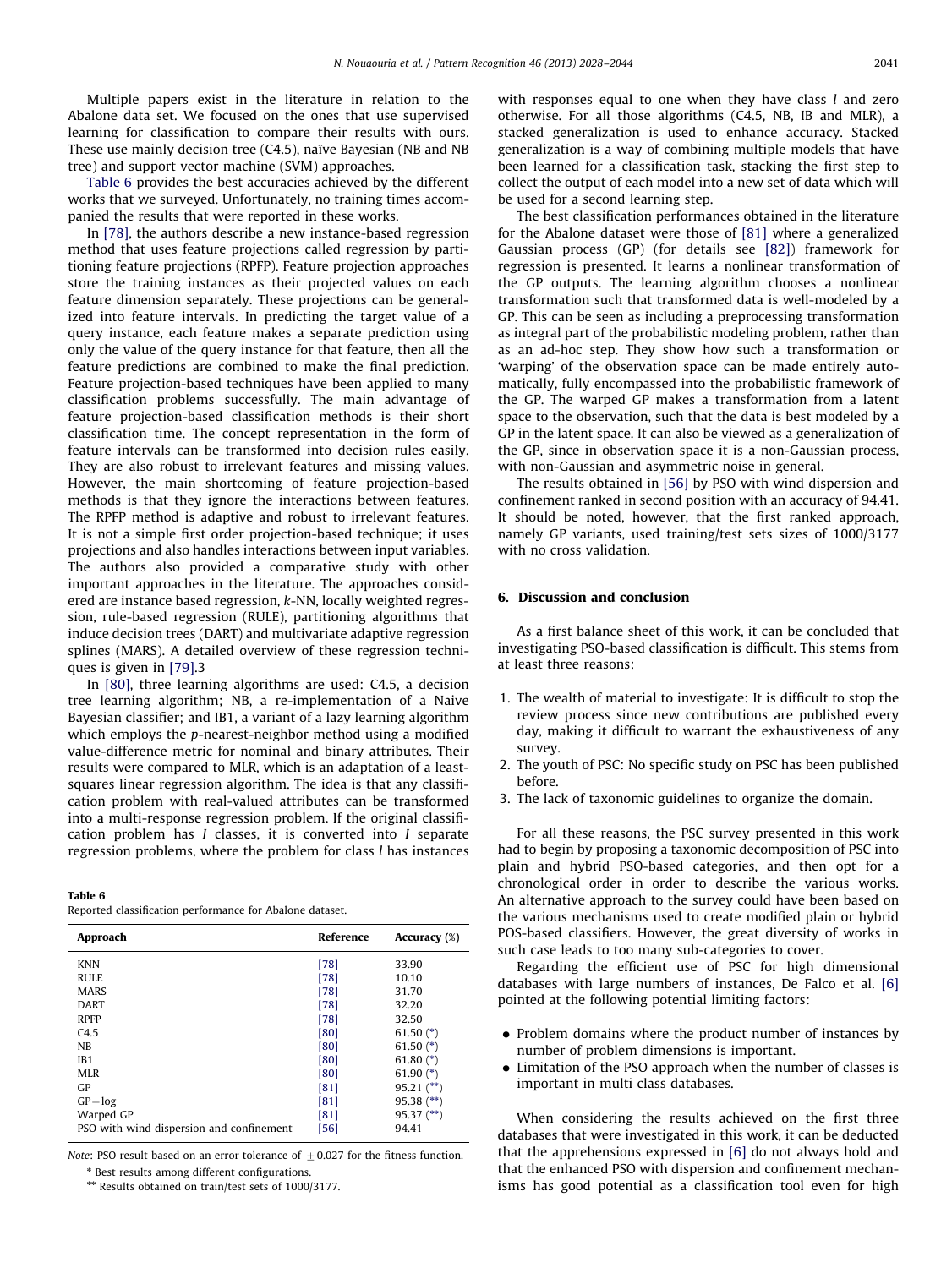<span id="page-14-0"></span>dimensioned problem spaces with a large number of instances and multiple classes. Moreover, the enhanced PSO performs better than the original works using neural networks, genetic classifiers and  $k$ -NN [\[58,59,62](#page-15-0)] for the three data sets.

Another important observation is that the interval confinement mechanism does not always guaranty good accuracy, since it is used to confine particle positions within the search space and not to diffuse them better. It performed very well for the first dataset but not so for the two others. On the other hand, wind dispersion with confinement performed well in all PSO experiments. Indeed, it permits a good exploration of the search space with no crossing of interval limits.

From the reported classification performances for various datasets, the results clearly indicate that PSO outperformed other classification methods in accuracy. Nevertheless, the time consumption of the training stage is substantially higher than with other techniques, or with continuous PSO-based classification as shown in the case of the Adult data set. The large value of learning time is to be expected when considering the Adult dataset, which is viewed as a large-scale and high-dimensional application in the literature [\[68\].](#page-15-0) Still, a speed up of the learning process is possible through the parallel implementation of the algorithm. Another possible enhancement of the approach is to consider it in the context of on-line, large-scale learning. Then, the PSO algorithm could be adapted in such a way that it runs through any largescale dataset once.

We can also notice that despite the fact that [\[71\]](#page-15-0) ranked CMC data set among the most difficult dataset to classify, the PSO approach performed successfully when applied to it. It the case of the Abalone dataset, PSO ranked second in classification performance and was a very close runner up to the GP-based classifiers as shown in [Table 6](#page-13-0).

Considering the achieved results on the six datasets, it can be concluded that PSC can be efficiently applied to classification problems with a large number of instances, both in continuous and mixed-attribute problem description spaces. Moreover, the obtained results are to the effect that PSC cannot only be applied successfully to more demanding problem domains, but also that it is a competitive alternative to well established classification techniques. In this respect, this work reinforces the usefulness of PSO for classification tasks. Furthermore, as an optimization tool for supervised classification, it requires no prior assumption about the distribution or dimensionality of the input data. This is an interesting advantage in comparison to classical methods such as linear discriminant functions.

It should be noted also that the typical PSO algorithm used is in global best style. It is characterized by a high interconnectivity between particles but a lower diversity comparatively to the local best style [\[83\]](#page-16-0). In the enhanced PSO algorithm that was introduced by [10] this situation is avoided by using the wind dispersion mechanism to ensure a nature-inspired diversification process.

### Conflict of interest statement

There is no conflict of interest.

### Acknowledgments

This work was possible thanks to the financial support of the Natural Sciences and Engineering Research Council of Canada (NSERC).

#### References

- [1] R. Poli, Analysis of the publications on the applications of particle swarm optimisation, Journal of Artificial Evolution and Applications, 2008, [http://dx.](dx.doi.org/10.1155/2008/685175) [doi.org/10.1155/2008/685175,](dx.doi.org/10.1155/2008/685175) Article ID 685175.
- [2] A. Abraham, He Guo, Hongbo Liu, Swarm intelligence: foundations, perspectives and applications in: Studies in Computational Intelligence (SCI), 26, Springer-Verlag, Berlin/Heidelberg, 2006 3–25.
- [3] J. Kennedy, R. Eberhart (Eds.), Morgan Kaufmann, 2001.
- [4] D. Merkle, M. Middendorf, Swarm intelligence, in: E.G. Burke, Kendall (Eds.), Introductory Tutorials in Optimisation, Search and Decision Support Methodology, Springer, 2005, pp. 401–435.
- [5] J. Kennedy, R. Eberhart, Particle swarm optimization, in: Proceedings of the fourth IEEE International Conference on Neural Networks, Perth, Australia, 1995, pp. 1942–1948.
- [6] I. De Falco, A. Della Cioppa, E. Tarontino, Evaluation of Particle Swarm Optimization Effectiveness in Classification, Springer-Verlag, Berlin/Heidelberg, 2006, LNAI3849, pp. 164–171.
- [7] Y. Owechko, S. Medasani, N. Srinivasa, Classifier swarms for human detection in infrared imagery, in: Proceedings of the 2004, IEEE Computer Society Conference on Computer Vision and Pattern Recognition Workshops (CVPRW'04), 2004.
- [8] M. O'Neill, A. Brabazon, Self-organizing swarm (SOSwarm): a particle swarm algorithm for unsupervised Learning, in: proceedings of IEEE Congress on Evolutionary Computation, July 16–21, Vancouver, BC, Canada, 2006, pp. 634–639.
- [9] I. De Falco, A. Della Cioppa, E. Tarontino, Facing classification problems with particle swarm optimization, Applied Soft Computing 7 (2007) 652–658.
- [10] N. Nouaouria, M. Boukadoum, Particle swarm classification for high dimensional data sets, in: Proceedings of 22th International IEEE Conference on Tools with Artificial Intelligence IEEE-ICTAI, 27–29 October 2010, vol. 1, Arras, France, 2010, pp. 87–93.
- [11] G.S. Tewolde, D.M. Hanna, Particle swarm optimization for classification of breast cancer data using single and multisurface methods of data separation, in: Proceedings of IEEE EIT, 2007, pp. 443–446.
- [12] M.G.H. Omran, A. Al-Sharhan, Barebones particle swarm methods for unsupervised image classification, in: Proceedings of IEEE Congress on Evolutionary Computation (CEC), September 2007, Singapore, 2007, pp. 3247– 3252.
- [13] A. Cervantes, I. Galvan, P. Isasi, An adaptive Michigan Approach PSO for nearest prototype classification, in: J. Mira, J.R. Alvarez (Eds.), Proceedings of IWINAC, 2007, Part II, LNCS 4528, Springer-Verlag, Berlin/Heidelberg, 2007, pp. 287–296.
- [14] A. Cervantes, I. Galvan, P. Isasi, Michigan particle swarm optimization for prototype reduction in classification problems, New Generation Computing 27 (2009) 239–257.
- [15] A. Cervantes, I. Galvan, P. Isasi, AMPSO: a new particle swarm method for nearest neighborhood classification, IEEE Transactions on Systems, Man, and Cybernetics—Part B: Cybernetics 39 (5) (2009).
- [16] Chen Wei, Jun Sun, Yanrui Ding, Wei Fang, Wenbo Xu, Clustering of gene expression data with quantum-behaved particle swarm optimization, in: N.T. Nguyen, et al., (Eds.), IEA/AIE 2008, Springer-Verlag, Berlin/Heidelberg, 2008, pp. 388–396, LNAI 5027.
- [17] Tsai Chi-Yang, Szu-Wei Yeh, A multiple objective particle swarm optimization approach for inventory classification, International Journal of Production Economics 114 (2008) 656–666.
- [18] Lee Ee Ng, Mei Kuan Lim, Tomás Maul, Weng Kin Lai, Investigations into particle swarm optimization for multi-class shape recognition, in: Proceedings of ICONIP 2008, M. Köppen et al. (Eds.): Part II, LNCS 5507, Springer-Verlag, Berlin/Heidelberg, 2008, pp. 599-606,
- [19] Liu Ruochen, Xiaojuan Sun, LichengJiao, Particle swarm optimization based clustering: a comparison of different cluster validity indices, in: K. Li et al. (Eds.): Part II, CCIS 98, Proceedings of LSMS/ICSEE 2010, Berlin/Heidelberg, Springer-Verlag, 2010, pp. 66–72.
- [20] R. Killani, K. S. Rao, S. Satapathy, G. PradhanK. R. Chandran, Effective document clustering with particle swarm optimization, in: B.K. Panigrahi et al. (Eds.): LNCS 6466, Proceedings of SEMCCO 2010, Springer-Verlag, Berlin/Heidelberg: 2010, pp. 623–629.
- [21] S. Nebti, A. Boukerram, Handwritten digits recognition based on swarm optimization methods, in: F. Zavoral et al. (Eds.): Part I, CCIS 87, Proceedings of NDT 2010, Springer-Verlag, Berlin/Heidelberg, 2010, pp. 45–54.
- [22] K. Chandramouli, E. Izquierdo, Image classification using chaotic particle swarm optimization, in: Proceedings of International Conference on Image Processing (ICIP '06).
- [23] M.G.H. Omran, A.P. Engelbrecht, A. Salman, Dynamic clustering using particle swarm optimization with application in unsupervised image classification, Enformatika Transactions on Engineering, Computing and Technology1305- 53139 (2005) 199–204.
- [24] Gao1 Haichang, Boqin Feng, Yun Hou, Li Zhu , Training RBF neural network with hybrid particle swarm optimization, in: J. Wang et al. (Eds.): LNCS 3971, Proceedings of ISNN 2006 Springer-Verlag, Berlin/Heidelberg, 2006, pp. 577–583.
- [25] H. Ichihashi, K. Honda, A. Notsu, K. Ohta, Fuzzy c-means classifier with particle swarm optimization, in:Proceedings of IEEE International Conference on Fuzzy Systems (FUZZ 2008), 2008, pp. 207–215.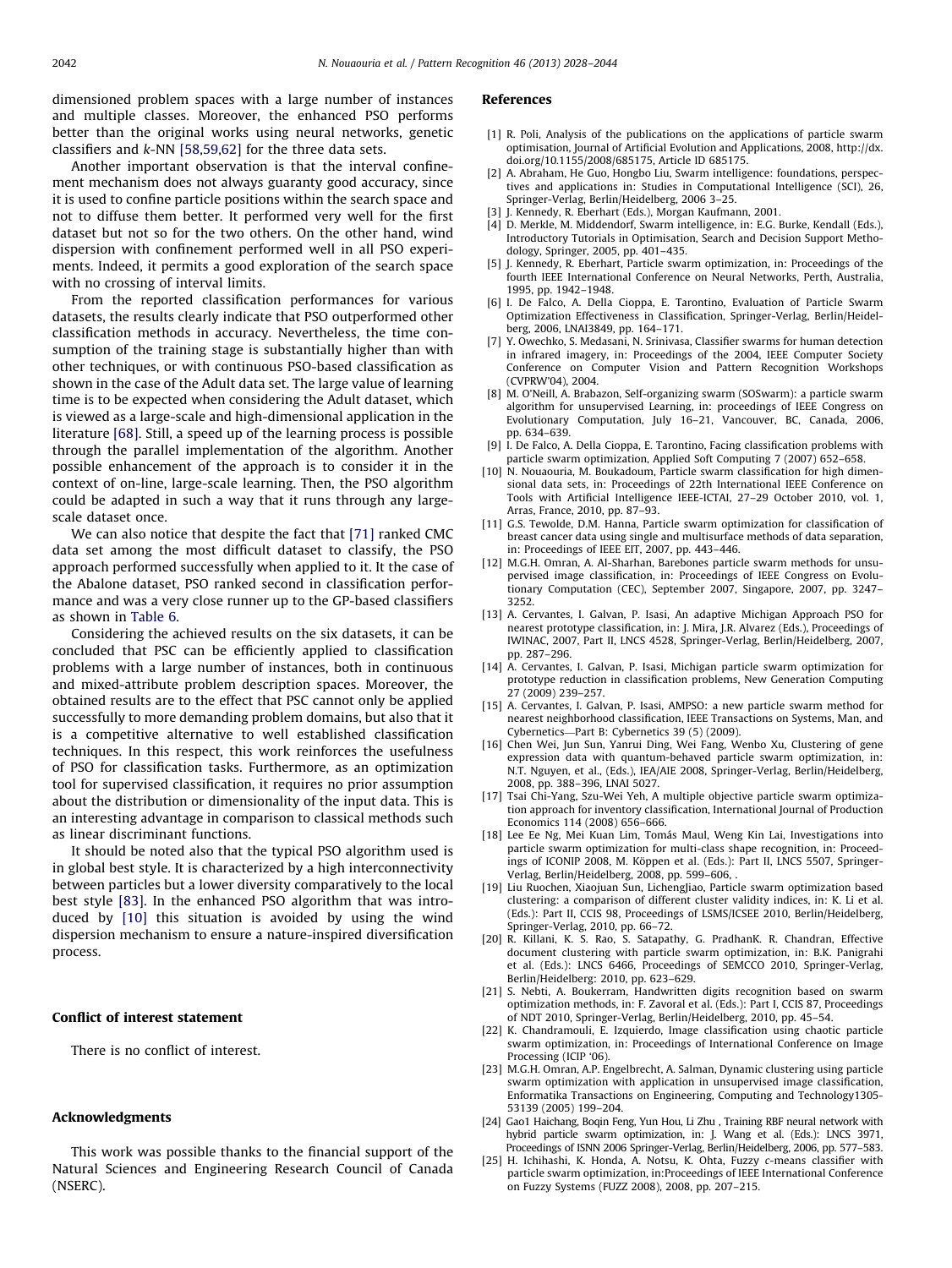- <span id="page-15-0"></span>[26] F. Melgani, Y. Bazi, Classification of electrocardiogram signals with support vector machines and particle swarm optimization, IEEE Transactions on Information Technology in Biomedicine 12 (5) (2008) 667–677.
- [27] Hung Chih-Cheng, Hendri Purnawan, A hybrid rough k-means algorithm and particle swarm optimization for image classification, in: A. Gelbukh, E.F. Morales (Eds.), in: Proceedings of MICAI, Springer-Verlag, Berlin/Heidelberg, 2008, pp. 585–593, LNAI 5317.
- [28] C.R. Hema, M.P. Paulraj, S. Yaacob, A.H. Adom, R. Nagarajan, Particle swarm optimization neural network based classification of mental tasks, in: N.A. Abu Osman, F. Ibrahim, W.A.B. Wan Abas, H.S. Abd Rahman, H.N. Ting (Eds.): 21, Biomed 2008 Proceedings, Springer-Verlag 2008, Berlin/Heidelberg, pp. 883–888.
- [29] B. Biswal, P.K. Dash, B.K. Panigrahi, Power quality disturbance classification using fuzzy c-means algorithm and adaptive particle swarm optimization, IEEE Transactions on Industrial Electronics 56 (1) (2009).
- [30] B. Dehuri, S. Mishra, S.B. Cho, in: M. Köppen, et al., (Eds.), A notable swarm approach to evolve neural networkfor classification in data mining, in: Proceedings of ICONIP, Springer-Verlag, Berlin/Heidelberg, pp. 1121–1128, Part I, LNCS 5506.
- [31] J.E. Fieldsend, Optimizing decision trees using multi-objective particle swarm optimization, in: C.A. Coello Coello, et al., (Eds.), Swarm Intelligence for Multi-objective Prob., SCI 242, Springer-Verlag, Berlin/Heidelberg, 2009, pp. 93–114.
- [32] H. Nuzly, N. Kasabov, Z. Michlovsky, S.M. Shamsuddin, String pattern recognition using evolving spiking neural networks and quantum inspired particle swarm optimization, in: C.S. Leung, M. Lee, J.H. Chan (Eds.), in: Proceedings of ICONIP, Springer-Verlag, Berlin/Heidelberg, 2009, pp. 611–619, Part II, LNCS 5864.
- [33] A.B.S. Serapiao, J.R.P. Mendes, Classification of petroleum well drilling operations with a hybrid particle swarm/ant colony algorithm, in: B.C. Chien, et al., (Eds.), in: Proceedings of IEA/AIE, Springer-Verlag, Berlin/ Heidelberg, 2009, pp. 301–310, LNAI 5579.
- [34] Cui Yu, Fei Han, Shiguang Ju, Gene selection and PSO-BP classifier encoding a prior information, in: Y. Tan, Y. Shi, K.C. Tan (Eds.), in: Proceedings of ICSI, Springer-Verlag, Berlin/Heidelberg, 2010, pp. 335–342, Part II, LNCS 6146.
- [35] J. Dheeb, T. Selvi, Bio inspired swarm algorithm for tumor detection in digital mammogram, in: B.K. Panigrahi, et al., (Eds.), in: Proceedings of SEMCCO, Springer-Verlag, Berlin/Heidelberg, 2010, pp. 404–415, LNCS 6466, pp..
- [36] F. Al Obeidat, N. Belacel, J.A. Carretero, P. Mahanti, Automatic parameter settings for the proaftn classifier using hybrid particle swarm optimization, in: A. Farzindar, V. Keselj (Eds.), in: Proceedings of Canadian AI, Springer-Verlag, Berlin/Heidelberg, 2010, pp. 184–195, LNAI 6085, pp..
- [37] R. Kohavi, J.H. George, The wrapper approach, in: Liu Huan, Motoda Hiroshi (Eds.), Feature Extraction, Construction and Selection: A Data Mining Perspective, Kluwer Academic Publishers, ISBN 0792381963, 1998.
- [38] J. Fan, Y. Fan, High-dimensional classification using features annealed independence rules, Annals of Statistics 36 (6) (2008) 2605–2637.
- [39] I.K. Fodor, A Survey of Dimension Reduction Techniques, Technical Report UCRL-ID-148494, Lawrence Livermore Nat'l Laboratory, Center for Applied Scientific Computing, 2002.
- [40] H. Liu, A. Abraham, W. Zhang, A fuzzy adaptive turbulent particle swarm optimization, International Journal of Innovative Computing and Applications Archive 1 (1) (2007).
- [41] L.S. Coelho, V. Mariani, A novel chaotic particle swarm optimization approach using Hénon map and implicit filtering local search for economic load dispatch, Chaos, Solitons and Fractals (39) (2009) 510–518.
- [42] Jun-Jie Xue Wang, Sheng Ma, Dao-Wei Bi Wang, Distributed particle swarm optimization and simulated annealing for energy-efficient coverage in wireless sensor networks, Sensors1424-82207 (2007) 628–648.
- [43] V.M. Saffarzadeh, P. Jafarzadeh, M. Mazloom, A hybrid approach using particle swarm optimization and simulated annealing for n-queen problem, Journal of World Academy of Science, Engineering and Technology 67 (2010) 974–978.
- [44] M. Kessentini, H. Sahraoui, M. Boukadoum, O. Ben Omar, Search-based model transformation by example, Journal of Software and System Modeling Special issue on Models (2008) 1–18.
- [45] M. Clerc, L'optimisation par Essaim Particulaire: Versions Paramétriques et Adaptatives, Hermes Science Publications, Lavoisier, Paris, 2005.
- [46] N. Nouaouria, M. Boukadoum, A particle swarm optimization approach to mixed attribute data-set classification, in: Proceedings of IEEE Symposium on Swarm Intelligence, 978-1-61284-052-9, Paris, France, 2011, pp. 44–51.
- [47] J. Kennedy, R. Eberhart, A discrete binary version of the particle swarm algorithm, in: IEEE Conference on Systems, Man, and Cybernetics, vol. 5 (1997), pp. 4104–4108.
- [48] B. Al kazemi. C.K. Mohan, Multi-phase discrete particle swarm optimization, in: Fourth International Workshop on Frontiers in Evolutionary Algorithms, Kinsale, Ireland, 2002.
- [49] S. Yang, M. Wang, L. Jiao, A quantum particle swarm optimization, in: Proceedings of CEC 2004, the Congress on Evolutionary Computing, vol. 1, 2004, pp. 320–324.
- [50] G. Pampara, N. Franken. A.P. Engelbrecht, Combining particle swarm optimisation with angle modulation to solve binary problems, in: Proceedings of the IEEE Congress on Evolutionary Computing, vol. 1, 2005, pp. 89–96.
- [51] H.A. Hassan, I.M. Yassin, A.K. Halim, A. Zabidi, Z.A. Majid, H.Z., Abidin, Logical effort using a novel discrete particle swarm optimization algorithm, in: Proceedings of Fifth International Colloquium on Signal Processing & its Applications (CSPA), 2009, 978-1-4244-4152-5/09.
- [52] J. Pugh, A. Martinoli, Discrete multi-valued particle swarm optimization, in: Proceedings of IEEE Swarm Intelligence Symposium, vol. 1, 2006, pp. 103–110.
- [53] J.A. Moreno-Pérez, J.P. Castro-Gutiérrez, F.J. Martinez-Garcia, B. Melian, J.M. Moreno-Vega, J. Ramos, Discrete particle swarm optimization for the p-median problem, in: Proceedings of the Seventh Metaheuristics International Conference, Montréal, Canada, 2007.
- [54] S. Consoli, J.A. Moreno-Perez, K. Darby-Dowman, N. Mladenovic, Discrete particle swarm optimization for the minimum labelling Steiner tree problem, Natural Computing, [http://dx.doi.org/10.1007/s11047-009-9137-9](dx.doi.org/10.1007/s11047-009-9137-9), 2009.
- [55] N. Nouaouria, M. Boukadoum, A particle swarm optimization approach for case retrieval stage, in: M. Bramer, M. Petridis, A. Hopgood (Eds.), Research and Development in Intelligent Systems XXVII Proceedings of AI-2010, The Thirtieth SGAI International Conference on Innovative Techniques and Applications of Artificial Intelligence, 14–16 December 2010, Cambridge United Kingdom, 2010, pp. 209–222.
- [56] N. Nouaouria, M. Boukadoum, Improved global-best particle swarm optimization algorithm with mixed-attribute data classification capability, Applied Soft Computing, Manuscript ID: ASOC-D, 2012 12-00385.
- [57] A. Asuncion, D.J. Newman, UCI Machine Learning Repository  $\langle$  [http://www.](dx.doi.org/10.1007/s11047-009-9137-9) [ics.uci.edu/](dx.doi.org/10.1007/s11047-009-9137-9)~[mlearn/MLRepository.html](dx.doi.org/10.1007/s11047-009-9137-9)>. Irvine, CA: University of Califor-<br>nia School of Information and Computer Science, 2007 nia, School of Information and Computer Science, 2007.
- [58] H. Naoum, M. Boukadoum, C. Joseph, D. Starikov, A. Bensaoula, Intelligent classifier module for fluorescence based measurements, in: Proceedings of International Workshop on Signal Processing and its Applications (WoSPA2008), 18–20 March 2008, Sharjah, UAE, 2008.
- [59] P.W. Frey, D.J. Slate, Letter recognition using Holland-style adaptive classifiers, Machine Learning 6 (1991) #2.
- [60] A.M. Bagirov, J. Ugon, D. Webb, An incremental approach for the construction of a piecewise linear classifier, in: Proceedings of The XIII International Conference ''Applied Stochastic Models and Data Analysis'' (ASMDA-2009), June 30–July 3, 2009, Vilnius, LITHUANIA, 2009, pp. 507–511.
- [61] A. Astorino, M. Gaudioso, Polyhedral separability through successive LP, Journal of Optimization Theory and Applications 112 (2) (2000) 265–293.
- [62] E. Alpaydin, C. Kaynak, Cascading classifiers, Kybernetika 34 (4) (1998) 369–374.
- [63] E. Cant-Paz, C. Kamath, Using Evolutionary Algorithms to Induce Oblique Decision Trees, Technical Report UCRL-JC-137202, Center for Applied Scientific Computing Lawrence Livermore National Laboratory, 2000.
- [64] A. Demiriz, K.P. Bennett, J. Shawe-Taylor, Linear programming boosting via column generation, Machine Learning, 46, 2002 225–254.
- [65] R. Kohavi, Scaling up the accuracy of Naive–Bayes classifiers: a decision-tree Hybrid, in: E. Simoudis, J. Han, U. Fayyad (Eds.): Proceedings of the Second International Conference on Knowledge Discovery and Data Mining, KDD, AAAI Press, 1996, pp. 202–207.
- [66] R. Kohavi, B. Becker, D. Sommerfield, Improving simple Bayes, in: M. van Someren, G. Widmer, (Eds.), Proceedings of the Nineth European Conference on Machine Learning, Springer-Verlag, Heidelberg, 1997, pp. 78–87.
- [67] J. Cheng, R. Greiner, Learning Bayesian belief network classifiers: algorithms and system, in: Proceedings of the 14th Biennial Conference of the Canadian Society on Computational Studies of Intelligence: Advances in Artificial Intelligence, 2001, pp. 141–151.
- [68] L. Hoegaerts, J. Suykens, J. Vandewalle, B. De Moor, Primal space sparse kernel partial least squares regression for large scale problems, in: IEEE Proceedings of the International Joint Conference on Neural Networks (IJCNN'2004), pp. 561–566.
- [69] Kai-Min Chung Kao Wei-Chun, L. Assun, Chih-Jen Lin, Decomposition methods for linear support vector machines, Neural Computation 16 (8) (2004) 1689–1704.
- [70] H. Abbasian, C. Drummond, N. Japkowicz, S. Matwin, Robustness of classifiers to changing environments, Advances in Artificial Intelligence Lecture Notes in Computer Science 6085/2010 (2010) 232–243, [http://dx.doi.org/10.1007/](dx.doi.org/10.1007/978-3-642-13059-5_23) [978-3-642-13059-5\\_23](dx.doi.org/10.1007/978-3-642-13059-5_23).
- [71] T.-S. Lim, W.-Y. Loh, Y.-S. Shih, A comparison of prediction accuracy, complexity, and training time of thirty-three old and new classification algorithms, Machine Learning 40 (2000) 203–228.
- [72] Bose Kooperberg, Stone, polychotomous regression, Journal of American Statistical Association 92 (1997) 117–127.
- [73] W.Y. Loh, Y.S. Shih, Split selection methods for classification trees, Statistica Sinica 7 (1997) 815–840.
- [74] K.J. Cios, L.A. Kurgan, CLIP4: Hybrid inductive machine learning algorithm that generates inequality rules, Information Sciences Journal 163 (2004) (2004) 37–83.
- [75] M. Rochas, P. Cortez, J. Nevez, Evolutionary neural network learning algo-rithms for changing environments, WSEAS Transactions on Systems1109- 27773 (2) (2004) 596–601.
- [76] J. Bacardit, M.V. Butz, Data Mining in Learning Classifier Systems: Comparing XCS with GAssist, in: Learning Classifier Systems, Lecture Notes in Computer Science, 2007, 4399/2007, 282–290, 10.1007/978-3-540-71231-2\_19.
- [77] S. Ray, D. Page, Generalized skewing for functions with continuous and nominal attributes, in: Proceedings of the 22nd International Conference on Machine Learning, Bonn, Germany, 2005.
- [78] L. Uysal, H.Altay Gu, Instance-based regression by partitioning feature projections, Applied Intelligence Journal, 21, 57–79.
- [79] L. Uysal, H.A. Guvenir, An overview of regression techniques for knowledge discovery, Knowledge Engineering Review 14 (1999) 1–22.
- [80] K.M. Ting, I.H. Witten, Issues in stacked generalization, Journal of Artificial Intelligence Research 10 (1999) 271–289.